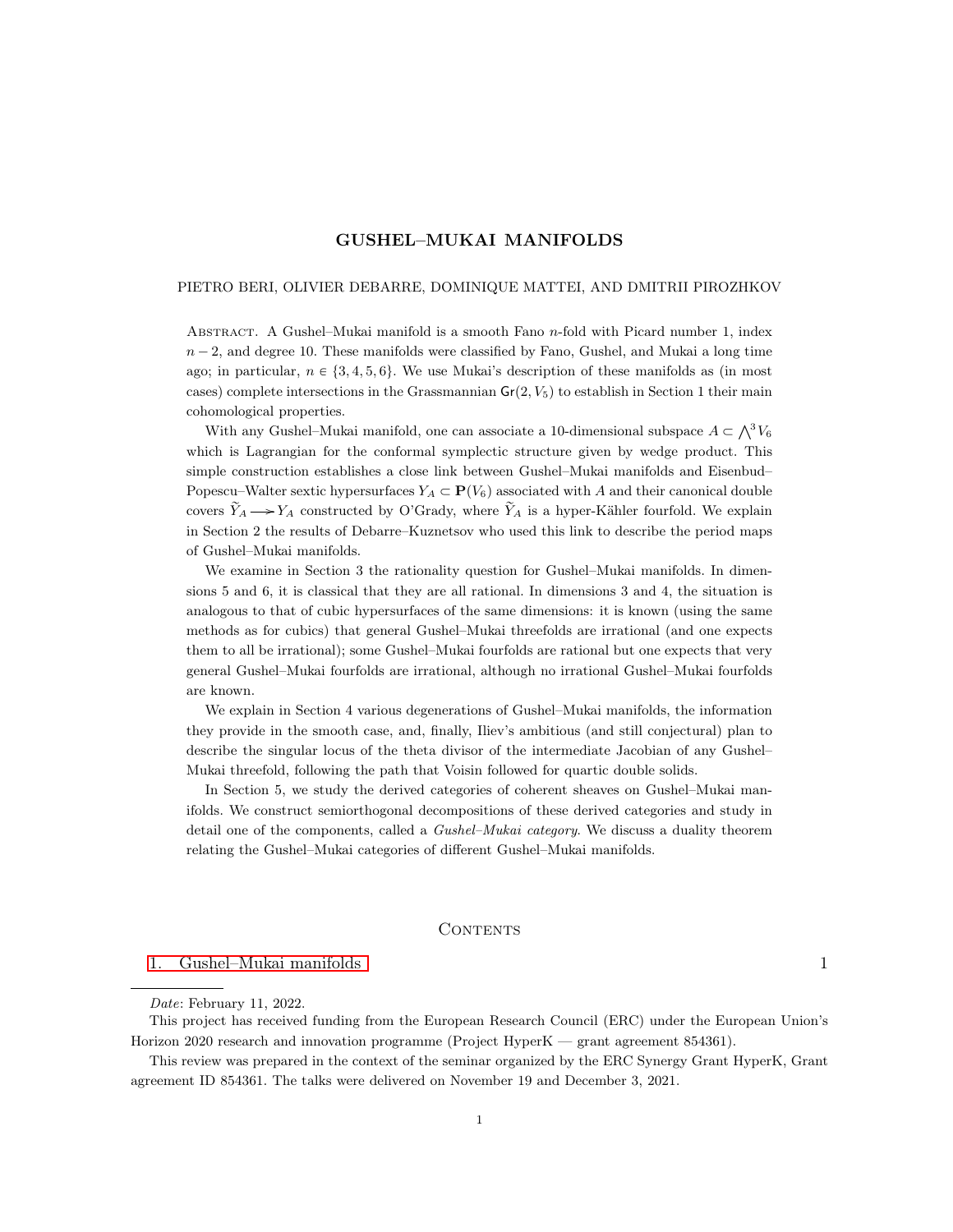| Definition<br>1.1.                                              | $\overline{2}$ |
|-----------------------------------------------------------------|----------------|
| 1.2.<br>Moduli spaces                                           | $\overline{2}$ |
| Hodge diamonds<br>1.3.                                          | $\mathbf 3$    |
| Period maps<br>1.4.                                             | 4              |
| Lagrangians and EPW sextics<br>2.                               | $\bf 5$        |
| <b>EPW</b> sextics<br>2.1.                                      | $5\,$          |
| 2.2.<br>Gushel-Mukai manifolds and Lagrangians                  | $\overline{7}$ |
| 2.3.<br>Comparison of the period maps (even-dimensional case)   | 7              |
| Comparison of the period maps (odd-dimensional case)<br>2.4.    | 8              |
| Rationality of Gushel-Mukai manifolds<br>3.                     | 10             |
| Dimensions 5 or 6<br>3.1.                                       | 10             |
| Dimension 4<br>3.2.                                             | 10             |
| Dimension 3<br>3.3.                                             | 11             |
| Degenerations<br>4.                                             | 11             |
| The nodal degeneration<br>4.1.                                  | 12             |
| 4.2.<br>The Ferretti degeneration                               | 13             |
| 4.3.<br>Iliev's plan                                            | 14             |
| Derived categories of Gushel–Mukai varieties<br>5.              | 15             |
| 5.1.<br>Introduction to Lefschetz decompositions                | 15             |
| Reminder on Gushel-Mukai varieties<br>5.2.                      | 16             |
| 5.3.<br>Semiorthogonal decomposition for Gushel–Mukai manifolds | 17             |
| Duality of Gushel–Mukai categories<br>5.4.                      | 18             |
| 5.5.<br>Proof of duality for some Gushel–Mukai fourfolds        | 19             |
| References                                                      | 23             |

### 1. Gushel–Mukai manifolds

<span id="page-1-0"></span>The notation  $U_n, V_n, W_n, \ldots$  means a complex vector space of dimension n.

# <span id="page-1-1"></span>1.1. Definition.

**Theorem 1.1** (Mukai). Any smooth Fano n-fold  $X_n$  with Picard number 1, index  $n - 2$ , and degree 10 has dimension  $n \in \{3, 4, 5, 6\}$  and can be obtained as follows:

- either  $n \in \{3, 4, 5\}$  and  $X_n = \mathsf{Gr}(2, V_5) \cap \mathbf{P}(W_{n+5}) \cap Q \subset \mathbf{P}(\bigwedge^2 V_5)$ , where Q is a quadric either  $n \in \{3, 4, 3\}$  and  $X_n = \text{Gr}(2, V_5) \cap \text{F}(W_{n+5}) \cap Q \subseteq \text{F}(\sqrt{V_5})$ , where  $Q$ <br>and  $W_{n+5} \subset \bigwedge^2 V_5$  is a vector subspace of dimension  $n + 5$  (ordinary case);
- or  $X_n \longrightarrow$   $Gr(2, V_5) \cap P(W_{n+4})$  is a double cover branched along an  $X_{n-1}$  (special case).

The following definition covers both cases.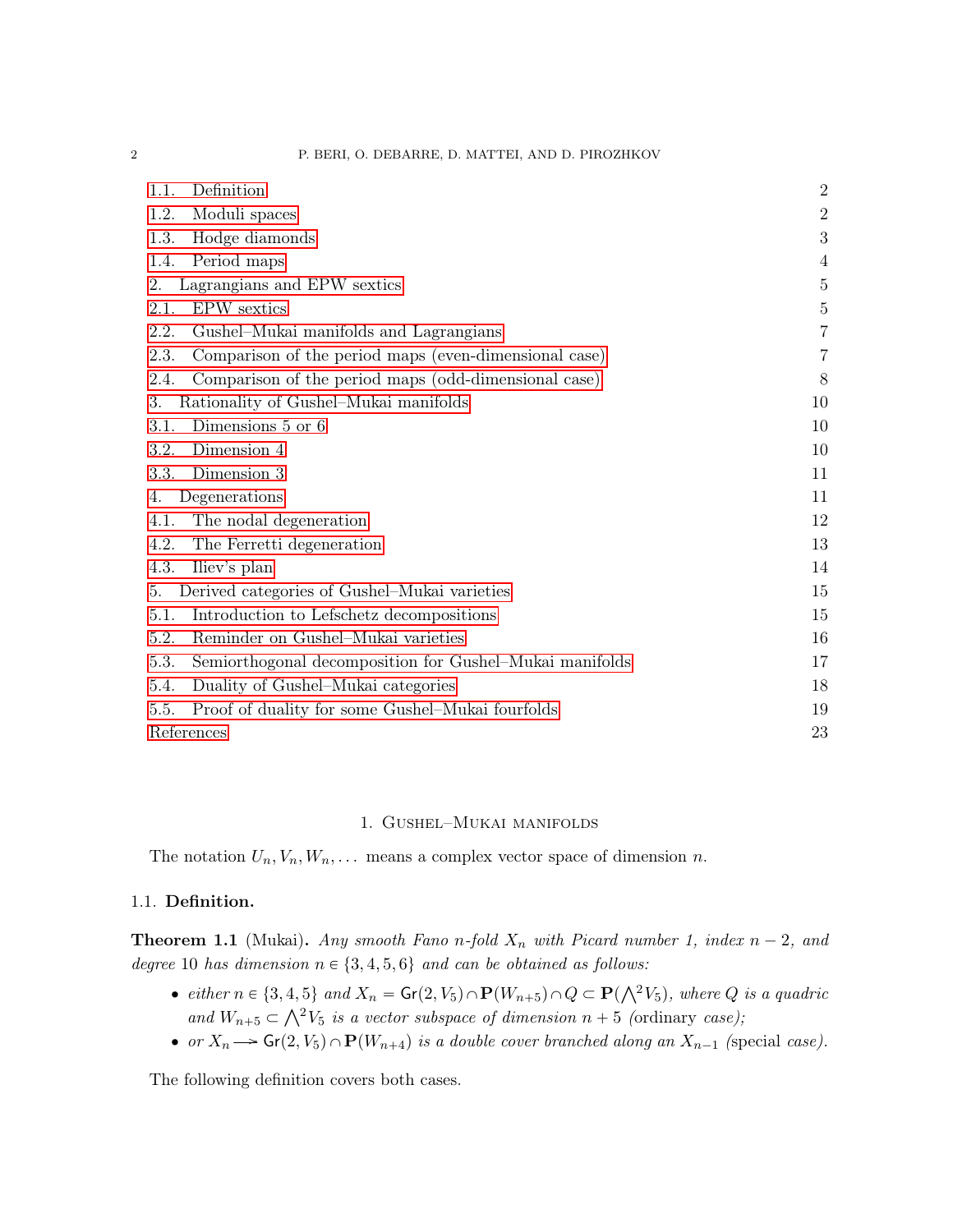<span id="page-2-2"></span>**Definition 1.2.** A Gushel–Mukai manifold of dimension n (for  $n \in \{3, 4, 5, 6\}$ ) is a smooth dimensionally transverse intersection

$$
X_n = \text{Cone}(\mathsf{Gr}(2, V_5)) \cap \mathbf{P}(W_{n+5}) \cap Q \subset \mathbf{P}(\bigwedge^2 V_5 \oplus \mathbf{C}),
$$

where Q is a quadric hypersurface and  $W_{n+5} \subset \mathbf{C} \oplus \bigwedge^2 V_5$  is a linear subspace of dimension  $n+5.1$  $n+5.1$ 

The projection  $\gamma: X_n \longrightarrow Gr(2, V_5) \subset \mathbf{P}(\bigwedge^2 V_5)$  from the vertex of the cone is called the Gushel morphism and  $X_n$  is special or ordinary depending on whether the vertex lies in  $\mathbf{P}(W_{n+5})$ or not. In both cases,  $\gamma^* \mathscr{O}_{\mathsf{Gr}(2, V_5)}(1)$  is a generator of  $Pic(X_n)$ .

<span id="page-2-0"></span>1.2. Moduli spaces. We stick to the ordinary case for simplicity. In that case, we may consider  $W_{n+5}$  as a subspace of  $\bigwedge^2 V_5$  and an ordinary Gushel–Mukai manifold of dimension *n* is a smooth complete intersection  $X = Gr(2, V_5) \cap P(W_{n+5}) \cap Q$ . The intersection  $M := Gr(2, V_5) \cap \mathbf{P}((W_{n+5})$  is also smooth.

Let  $W := W_{n+5}$ . There is an isomorphism

$$
q: V_5 \longrightarrow H^0(\mathbf{P}(W), \mathscr{I}_M(2))
$$
  

$$
v \longmapsto (w \mapsto v \wedge w \wedge w)
$$

so that  $V_5$  can be identified with the set of Plücker quadrics (those containing M) in W. We set

(1.1) 
$$
V_6 := H^0(\mathbf{P}(W), \mathscr{I}_X(2)) \simeq V_5 \oplus \mathbf{C} Q.
$$

Let  $Q(v) \subset \mathbf{P}(W)$  be the quadric defined by  $q(v)$ , for any nonzero  $v \in V_6$ . This way, we recover

<span id="page-2-3"></span>
$$
M = \bigcap_{v \in V_5} Q(v) \quad \text{and} \quad X = \bigcap_{v \in V_6} Q(v)
$$

from the *Gushel–Mukai data set*  $(V_6, V_5, W, q)$ .

<span id="page-2-4"></span>Pick  $v_0 \in V_6 \setminus V_5$  and consider the kernel A of the map

(1.2) 
$$
\begin{array}{rcl} \bigwedge^3 V_5 \oplus W & \longrightarrow & W^{\vee} \\ & (\xi, w) & \longmapsto & \big( w' \longmapsto \xi \wedge w' + q(v_0)(w, w') \big). \end{array}
$$

We use the decomposition  $\bigwedge^3 (V_5 \oplus \mathbf{C} v_0) \simeq \bigwedge^3 V_5 \oplus (\bigwedge^2 V_5 \otimes v_0)$  to think of A as a subspace of  $\bigwedge^3 V_6$ . It is straightforward to check that A is Lagrangian with respect to the conformal symplectic structure on  $\bigwedge^3 V_6$  given by exterior product.

mplectic structure on  $\wedge^{\infty} V_6$  given by exterior product.<br>We call such a triple  $(V_6, V_5 \subset V_6, A \subset \wedge^3 V_6$  Lagrangian) a *Lagrangian data set*.

Proposition 1.3. The subspace A contains no decomposable vectors, that is, no nonzero vectors of the form  $v_0 \wedge v_1 \wedge v_2$  with  $v_0, v_1, v_2 \in V_6$ .

<span id="page-2-1"></span><sup>&</sup>lt;sup>1</sup>In Section [5,](#page-15-0) we will allow  $n = 2$ , in which case X is a (smooth) K3 surface of degree 10.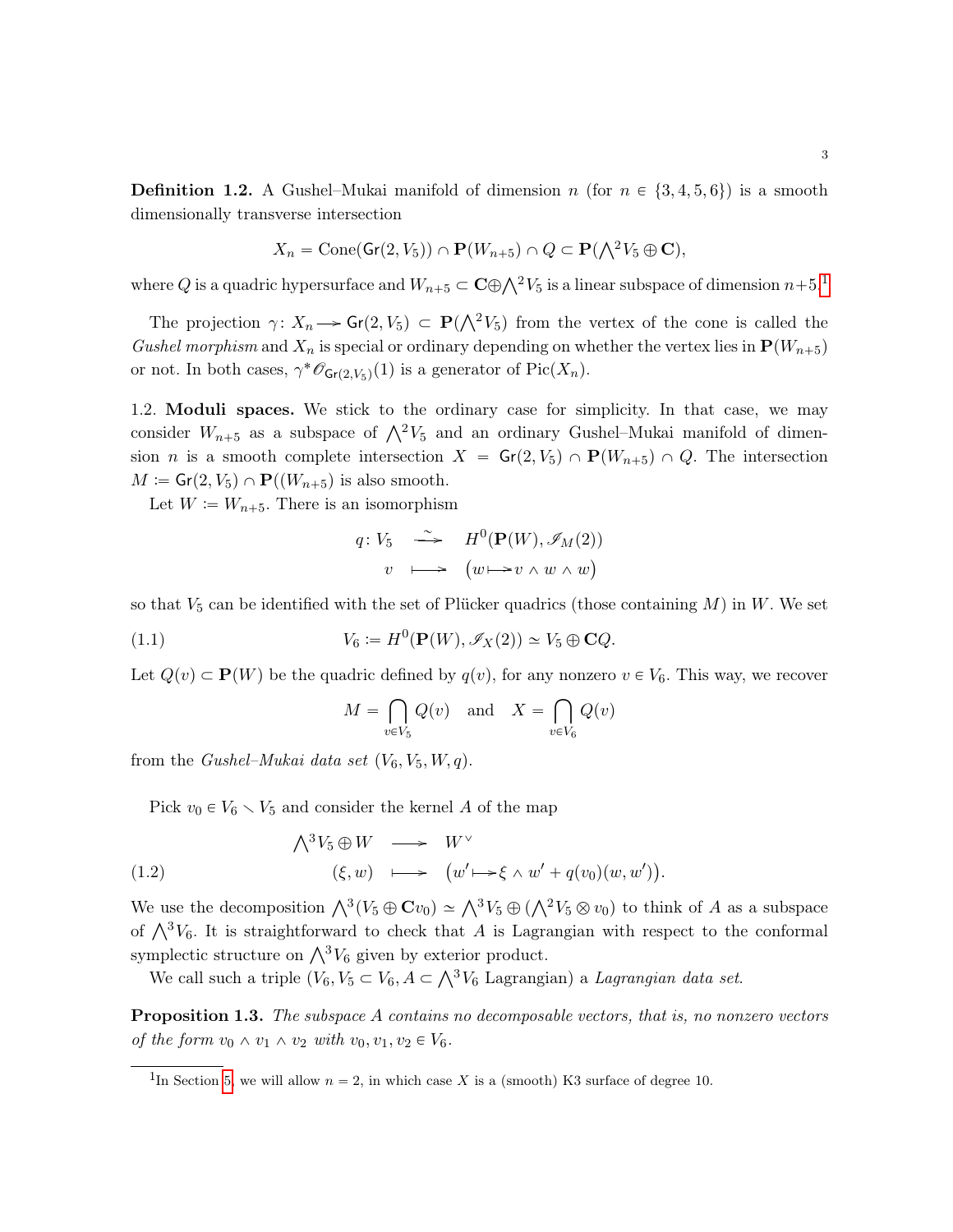Instead of giving a complete proof (see [\[DK1\]](#page-23-0) for more general statements and proofs), we just highlight the link between decomposable vectors of A and singularities of X. Let  $v_0 \wedge v_1 \wedge v_2 \in A$ be a decomposable vector. We can assume  $v_1, v_2 \in V_5$ ; moreover, one can prove that  $v_0$  is not in  $V_5$  by studying the ranks of forms in  $W^{\perp}$ . Hence  $v_1 \wedge v_2 \in \text{ker}(q(v_0))$ , so  $Q(v_0)$  is singular at  $[v_1 \wedge v_2] \in \mathbf{P}(W)$  hence so is X. One can prove the converse: any singularity of X comes from the singularity of some quadric  $Q(v_0)$  at a point  $[v_1 \wedge v_2]$ .

The surprising fact that makes this construction useful is that the process is reversible: for any Lagrangian data set  $(V_6, V_5, A)$  such that A contains no decomposable vectors (this holds for A general), one can define a (smooth) ordinary Gushel–Mukai manifold. In [\[DK3\]](#page-23-1), the authors combine the previous constructions and prove the following.

Theorem 1.4 (Debarre–Kuznetsov). There exists a coarse moduli space (in fact, a smooth Deligne–Mumford stack)  $\mathbf{M}_n^{\text{GM}}$  for Gushel–Mukai manifolds of dimension  $n \in \{3, 4, 5, 6\}$ , which is quasi-projective and irreducible of dimension  $25-(5-n)(6-n)/2$ . Moreover, ordinary (resp. special) Gushel–Mukai manifolds are parametrized by an open (resp. closed) subspace  $\mathbf{M}^{\text{GM,ord}}_{n}$ (resp.  $\mathbf{M}_n^{\text{GM,spe}}$ ) of  $\mathbf{M}_n^{\text{GM}}$ .

<span id="page-3-0"></span>1.3. Hodge diamonds. With some work, the Hodge numbers of Gushel–Mukai manifolds can be computed (see [\[DK1,](#page-23-0) Propositions 3.1 and 3.4]).

Proposition 1.5. The integral cohomology of a Gushel–Mukai manifold of dimension n is torsion-free and its Hodge diamond is

pn " 3q pn " 4q pn " 5q pn " 6q 1 0 0 0 1 0 0 10 10 0 0 1 0 0 0 1 1 0 0 0 1 0 0 0 0 0 0 1 22 1 0 0 0 0 0 0 1 0 0 0 1 1 0 0 0 1 0 0 0 0 0 0 0 2 0 0 0 0 10 10 0 0 0 0 2 0 0 0 0 0 0 0 1 0 0 0 1 1 0 0 0 1 0 0 0 0 0 0 0 2 0 0 0 0 0 0 0 0 0 0 1 22 1 0 0 0 0 0 0 0 0 0 0 2 0 0 0 0 0 0 0 1 0 0 0 1

In particular, only the middle cohomology  $H<sup>n</sup>(X, \mathbf{Z})$  is interesting (in other degrees, it is induced from the cohomology of  $Gr(2, V_5)$  by the Gushel map  $\gamma : X \longrightarrow Gr(2, V_5)$ . We define the vanishing cohomology by

$$
H^n(X,\mathbf{Z})_{\text{van}}\coloneqq \left(\gamma^*H^n(\operatorname{Gr}(2,V_5),\mathbf{Z})\right)^\perp \subset H^n(X,\mathbf{Z}).
$$

The Hodge numbers for the vanishing cohomology are therefore

$$
(n = 3) \qquad (n = 4) \qquad (n = 5) \qquad (n = 6)
$$
  
0 10 10 0 0 1 20 1 0 0 0 10 10 0 0 0 0 1 20 1 0 0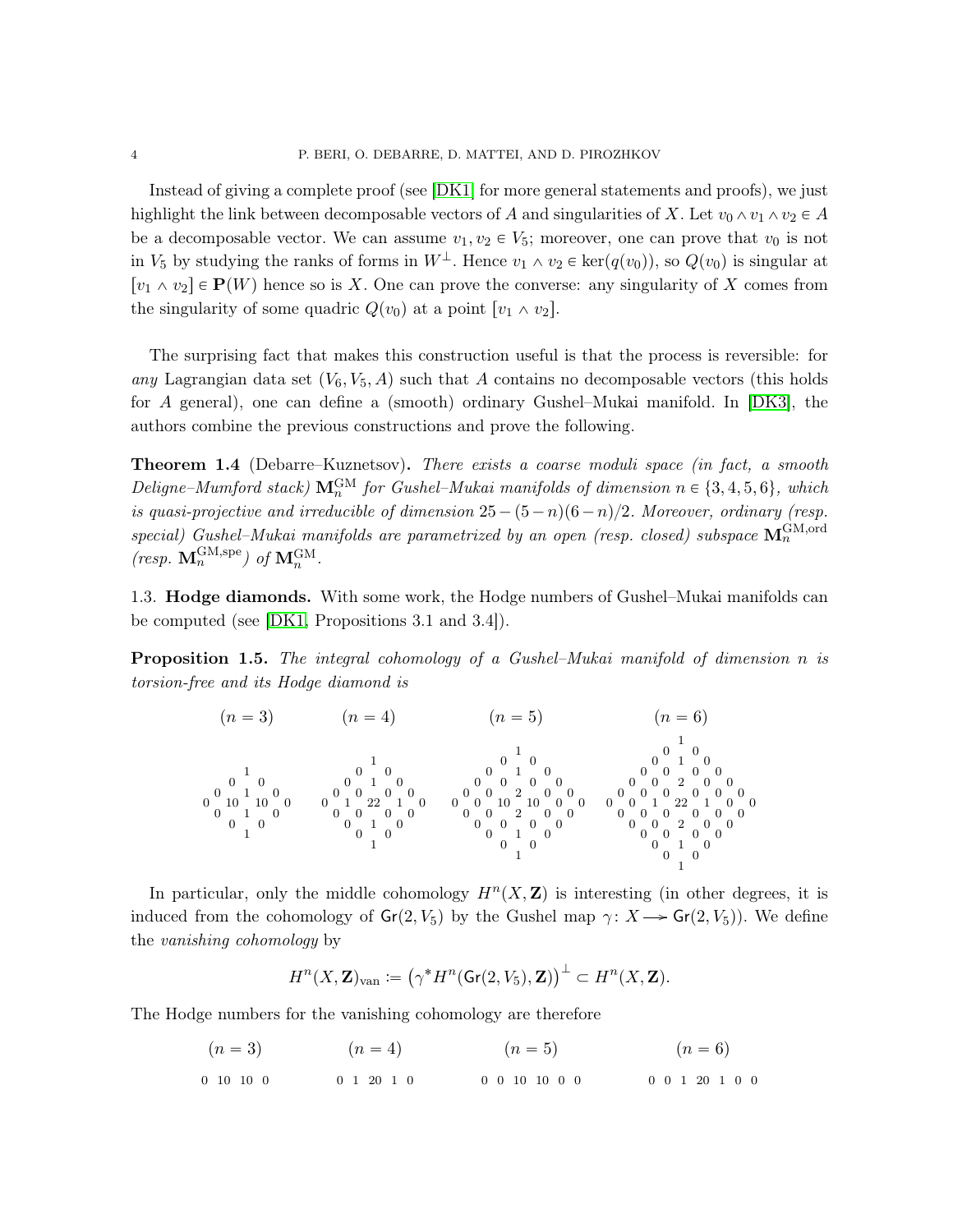<span id="page-4-0"></span>1.4. **Period maps.** Let X be a Gushel–Mukai manifold of dimension n. When  $n \in \{3, 5\}$ , the Hodge structure  $H^{n}(X)$  has level 1. There is a 10-dimensional principally polarized intermediate Jacobian

$$
Jac(X) := H^{n}(X, \mathbf{C})/(H^{(n+1)/2,(n-1)/2}(X) + H^{n}(X, \mathbf{Z}))
$$

and a period map

$$
\varphi_n \colon \mathbf{M}_n^{\mathbf{GM}} \longrightarrow \mathcal{A}_{10}
$$

$$
[X] \longmapsto [Jac(X)].
$$

Assume now  $n \in \{4, 6\}$ . If  $n = 4$ , the vanishing cohomology lattice  $(H^n(X, \mathbf{Z})_{\text{van}}, \smile)$  is isomorphic to the even lattice

$$
\Lambda \coloneqq E_8^{\oplus 2} \oplus \begin{pmatrix} 0 & 1 \\ 1 & 0 \end{pmatrix}^{\oplus 2} \oplus \begin{pmatrix} 2 & 0 \\ 0 & 2 \end{pmatrix},
$$

where  $E_8$  is the rank-8 positive definite even lattice. It has signature (20, 2). If  $n = 6$ , the vanishing cohomology lattice is isomorphic to  $\Lambda(-1)$  (the same lattice with the opposite intersection form).

The manifold

<span id="page-4-1"></span>
$$
\Omega := \{ \omega \in \mathbf{P}(\Lambda \otimes \mathbf{C}) \mid (\omega \cdot \omega) = 0 \;, (\omega \cdot \bar{\omega}) < 0 \}
$$

is a homogeneous space with two components,  $\Omega^+$  and  $\Omega^-$ , both isomorphic to the 20-dimensional open complex manifold  $SO_0(20, 2)/SO(20) \times SO(2)$ , a bounded symmetric domain of type IV. The quotient

(1.3) 
$$
\mathscr{D} := \widetilde{O}(\Lambda) \backslash \Omega^{+},
$$

where  $\tilde{O}(\Lambda)$  is a subgroup of index 2, called the *stable orthogonal group*, of the isometry group  $O(\Lambda)$  of the lattice  $\Lambda$ , has the structure of an irreducible quasi-projective variety of dimension 20. The domain  $\mathscr D$  carries a nontrivial canonical involution  $r_{\mathscr D}$  associated with the double cover  $\mathscr{D} \longrightarrow O(\Lambda)\backslash \Omega^+$ .

A marking of X is an isometry  $\psi: H^n(X, \mathbf{Z})_{\text{van}} \longrightarrow \Lambda((-1)^{\frac{n}{2}})$ . The Hodge structure  $H^n(X)_{\text{van}}$ is of K3 type and there is a period map

$$
\varphi_n \colon \mathbf{M}_n^{\mathrm{GM}} \longrightarrow \mathscr{D}
$$
  

$$
[X] \longmapsto [\psi_{\mathbf{C}}(H^{n/2+1, n/2-1}(X))],
$$

where  $\psi$  is any marking on X.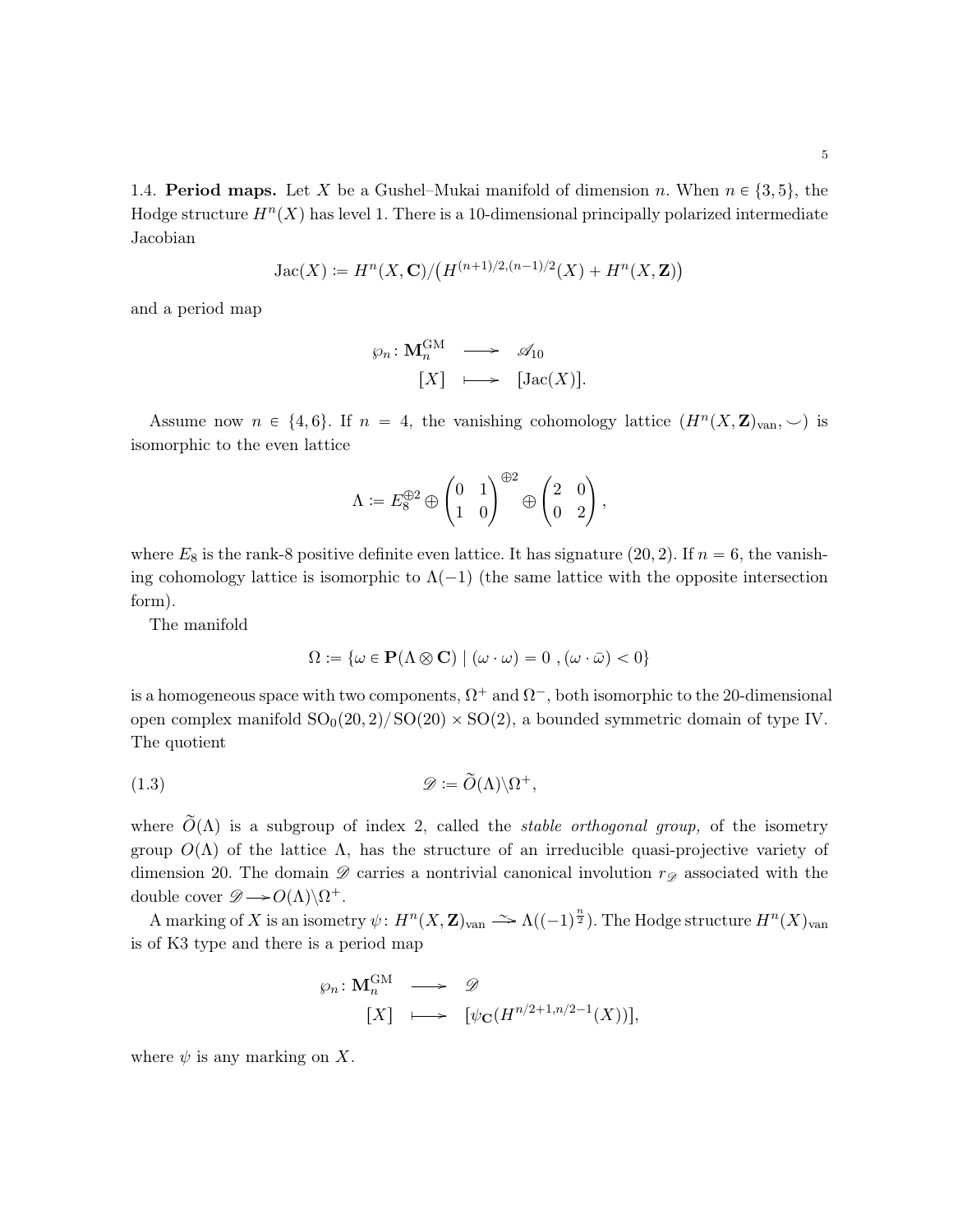Altogether, there are period maps



They are dominant when n is even. The kernel of the differentials of  $\wp_n$  have the following dimensions: 5 when  $n \in \{5, 6\}$ , 4 when  $n = 4$ , and 2 when  $n = 3$ . This is also the dimension of the fibers of  $\wp_n$ .

The construction of special Gushel–Mukai manifolds produces maps  $M_n^{\text{GM,ord}} \longrightarrow M_{n+1}^{\text{GM,spec}} \subset$  $\mathbf{M}_{n+1}^{\text{GM}}$  for  $n \in \{3, 4, 5\}$ , which we see as rational maps  $q_n : \mathbf{M}_n^{\text{GM}} \dashrightarrow \mathbf{M}_{n+1}^{\text{GM}}$ . We will construct in Sections [2.2,](#page-7-0) [2.3,](#page-7-1) and [2.4](#page-8-0) maps  $p_n: \mathbf{M}_n^{\text{GM}} \to \mathscr{D}$  and a rational map  $a: \mathscr{D} \dashrightarrow \mathscr{A}_{10}$  (see [\(2.4\)](#page-9-0)) that fit into a diagram



with commutative triangles<sup>[2](#page-5-2)</sup> and such that  $\wp_4 = p_4$ ,  $\wp_6 = p_6$ , and  $\wp_3 = a \circ p_3$ ,  $\wp_5 = a \circ p_5$ .

### 2. Lagrangians and EPW sextics

<span id="page-5-1"></span><span id="page-5-0"></span>2.1. **EPW** sextics. Let  $A \subset \bigwedge^3 V_6$  be a (10-dimensional) subspace which is Lagrangian for the conformal symplectic structure on  $\bigwedge^3 V_6$  given by wedge product.

<span id="page-5-3"></span>**Definition 2.1.** For any integer  $\ell$ , we set

(2.1) 
$$
Y_A^{\geq \ell} := \{ [U_1] \in \mathbf{P}(V_6) \mid \dim(A \cap (U_1 \wedge \bigwedge^2 V_6)) \geq \ell \}
$$

and

$$
Y_A^{\ell} \coloneqq Y_A^{\geqslant \ell} \smallsetminus Y_A^{\geqslant \ell+1}.
$$

<span id="page-5-2"></span><sup>&</sup>lt;sup>2</sup>The vertical rational maps  $q_n$  on the left cannot be composed: they are defined on the open subsets of ordinary Gushel–Mukai manifolds but their images consist of special Gushel–Mukai manifolds.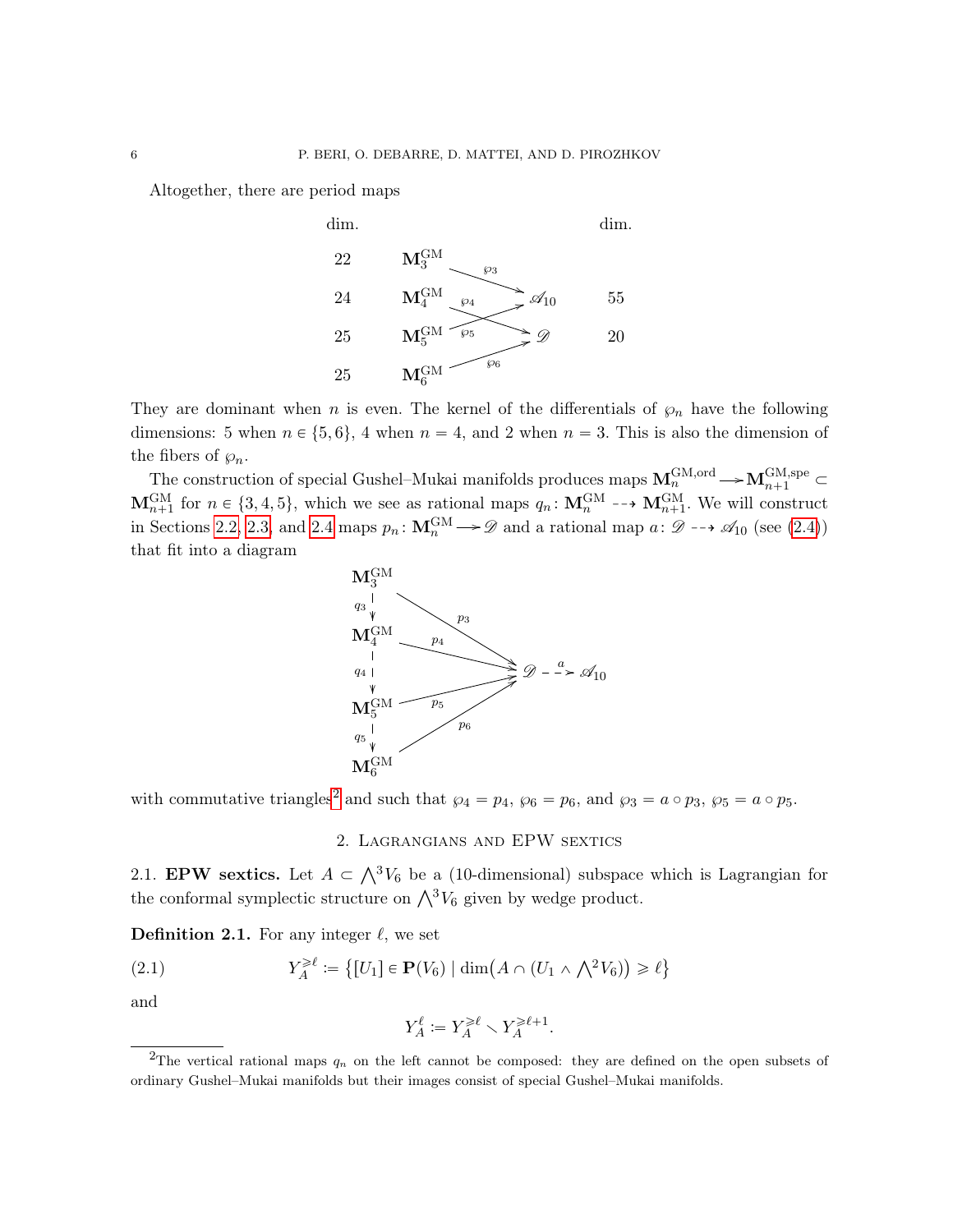**Theorem 2.2** (O'Grady). Let  $A \subset \bigwedge^3 V_6$  be a Lagrangian subspace. If A contains no decomposable vectors,

- (a)  $Y_A$  is an integral normal sextic hypersurface in  $P(V_6)$  called an EPW sextic;
- (b)  $Y_A^{\geq 2} = \text{Sing}(Y_A)$  is an integral normal Cohen–Macaulay surface of degree 40;
- (c)  $Y_A^{\geq 3} = \text{Sing}(Y_A^{\geq 2})$  is finite, and is empty for A general;
- (d)  $Y_A^{\geq 4}$  is empty.

<span id="page-6-1"></span>We may also consider the orthogonal  $A^{\perp} \subset \bigwedge^3 V_6^{\vee}$ . It is still Lagrangian and

(2.2) 
$$
Y_{A^{\perp}}^{\geq \ell} = \{ [U_5] \in \mathbf{P}(V_6^{\vee}) \mid \dim(A \cap \bigwedge^3 U_5) \geq \ell \}.
$$

The properties of EPW sextics that are of most interest come from the existence of a (finite) canonical double cover  $f_A: \widetilde{Y}_A \longrightarrow Y_A$  ([\[O2,](#page-24-0) Section 1.2]) with the following properties.

<span id="page-6-0"></span>**Theorem 2.3** (O'Grady). Let  $A \subset \bigwedge^3 V_6$  be a Lagrangian subspace which contains no decomposable vectors and let  $Y_A \subset \mathbf{P}(V_6)$  be the associated EPW sextic.

- (a) The double cover  $f_A: \widetilde{Y}_A \longrightarrow Y_A$  is branched over the surface  $Y_A^{\geq 2}$  and induces the universal cover of  $Y_A^1$ .
- (b) The variety  $\tilde{Y}_A$  is irreducible and normal, and its singular locus is the finite set  $f_A^{-1}(Y_A^{\geq 3})$ .
- (c) When  $Y_A^{\geq 3}$  is empty,  $\widetilde{Y}_A$  is a smooth hyper-Kähler fourfold which is a deformation of the Hilbert square of a K3 surface.

Proof. Item (a) was proved in [\[O2,](#page-24-0) Proof of Theorem 4.15, p. 179], item (b) follows from statement (3) in the introduction of [\[O2\]](#page-24-0), and item (c) is [\[O1,](#page-24-1) Theorem 1.1(2)].

In  $[DK2]$ , the authors generalized the construction of the double cover of Theorem [2.3](#page-6-0) and they defined another canonical double cover of the surface  $Y_A^{\geq 2}$  which will be used in Section [2.4.](#page-8-0)

**Theorem 2.4** (Debarre–Kuznetsov). Let  $A \subset \bigwedge^3 V_6$  be a Lagrangian subspace which contains no decomposable vectors and let  $Y_A \subset \mathbf{P}(V_6)$  be the associated EPW sextic. There exists a double cover

$$
\pi_A\colon \widetilde{Y}^{\geqslant 2}_A\!\longrightarrow\! Y^{\geqslant 2}_A
$$

branched over  $Y_A^{\geqslant 3}$ , where the surface  $\widetilde{Y}_A^{\geqslant 2}$  is integral, normal, and smooth away from  $\pi_A^{-1}(Y_A^{\geqslant 3})$ .

Proof. These constructions are explained in [\[DK2,](#page-23-2) Sections 3 and 4]. They are a bit technical but the idea is that locally, isotropic degeneracy loci (such as  $Y_A^{\geq k}$ , the locus where two families of isotropic subspaces meet in dimension  $\geq k$ ) are quadratic degeneracy loci (loci where a family of quadratic forms has rank  $\leq k$ ). When the rank is even, the latter have canonical double coverings parametrizing connected components of the family of linear subspaces of maximal dimension; these coverings are branched along the locus where the rank drops by 1 more.  $\square$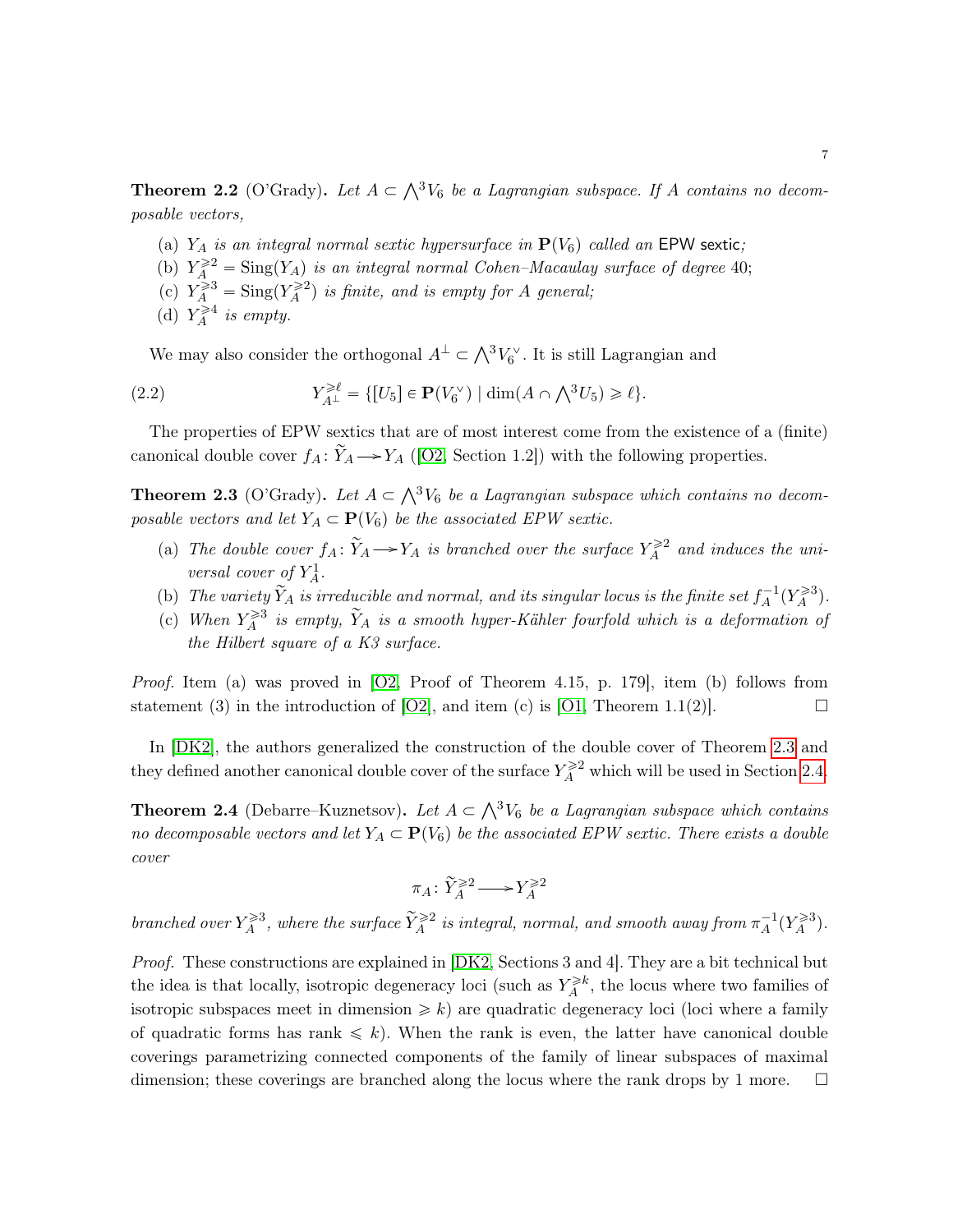Finally, O'Grady constructed a GIT moduli space  $M^{\text{EPW}}$  for Lagrangians  $A \subset \bigwedge^3 V_6$  with no decomposable vectors and there is an (extended) period map

$$
\varphi: \mathbf{M}^{\mathrm{EPW}} \longrightarrow \mathscr{D}
$$

$$
[A] \longmapsto [\widetilde{Y}_A],
$$

where  $\mathscr D$  is the period domain already defined in [\(1.3\)](#page-4-1) (one has to be a bit careful because  $\widetilde Y_A$ acquires singularities when  $Y_A^{\geq 3}$  becomes nonempty). This map is an open embedding (by the Verbitsky–Markman Torelli theorem, at least when  $\widetilde{Y}_A$  is smooth).

<span id="page-7-0"></span>2.2. Gushel–Mukai manifolds and Lagrangians. Recall from Section [1.2](#page-2-0) that we can asso-2.2. Gushel–Mukai manholds and Lagrangians. Recall from Section 1.2 that we can associate with any ordinary Gushel–Mukai *n*-fold  $X \subset \mathbf{P}(\bigwedge^2 V_5)$  a Lagrangian subspace  $A \subset \bigwedge^3 V_6$ , where  $V_6 := V_5 \oplus \mathbb{C}Q$  is the set of quadrics that contain X and the hyperplane  $V_5$  is in the stratum  $Y_{A^{\perp}}^{5-n}$  defined in [\(2.2\)](#page-6-1).

**Corollary 2.5.** For each  $n \in \{3, 4, 5\}$ , there is a surjective morphism

$$
p_n\colon \mathbf{M}_n^{\mathrm{GM,ord}} \mathop{\longrightarrow}\limits \mathbf{M}^{\mathrm{EPW}}
$$

between moduli spaces. The fiber  $p_n^{-1}(A)$  is isomorphic to  $Y_{A^{\perp}}^{5-n}$  (modulo automorphisms).

We stick here to the case of ordinary Gushel–Mukai manifolds, but it is easy to include special Gushel–Mukai manifolds in that statement (just "glue"  $p_n$  and  $p_{n-1}$ ).

When  $n = 6$ , one has  $\mathbf{M}_{6}^{GM} = \mathbf{M}_{5}^{GM,ord}$ , so we can define  $p_6$  as  $p_5$ .

#### <span id="page-7-1"></span>2.3. Comparison of the period maps (even-dimensional case).

**Theorem 2.6** (Debarre–Kuznetsov). Let  $n \in \{4, 6\}$ . The period map for Gushel–Mukai n-folds factors as

$$
\wp_n\colon \mathbf{M}_n^{\mathrm{GM}} \xrightarrow{p_n} \mathbf{M}^{\mathrm{EPW}} \longrightarrow \mathscr{D}.
$$

Sketch of proof. Given a Gushel–Mukai fourfold  $X$ , one considers the (3-dimensional) family  $F_1(X)$  of lines contained in X and the incidence correspondence



Under (explicit) generality assumptions on the Lagrangian  $A$  associated with  $X$  and the Plücker point  $p_X := [V_5] \in \mathbf{P}(V_6^{\vee})$ , one proves that  $F_1(X)$  is smooth, so that there is an induced map

$$
p_*q^*: H^4(X,\mathbf{Z}) \longrightarrow H^2(F_1(X),\mathbf{Z}).
$$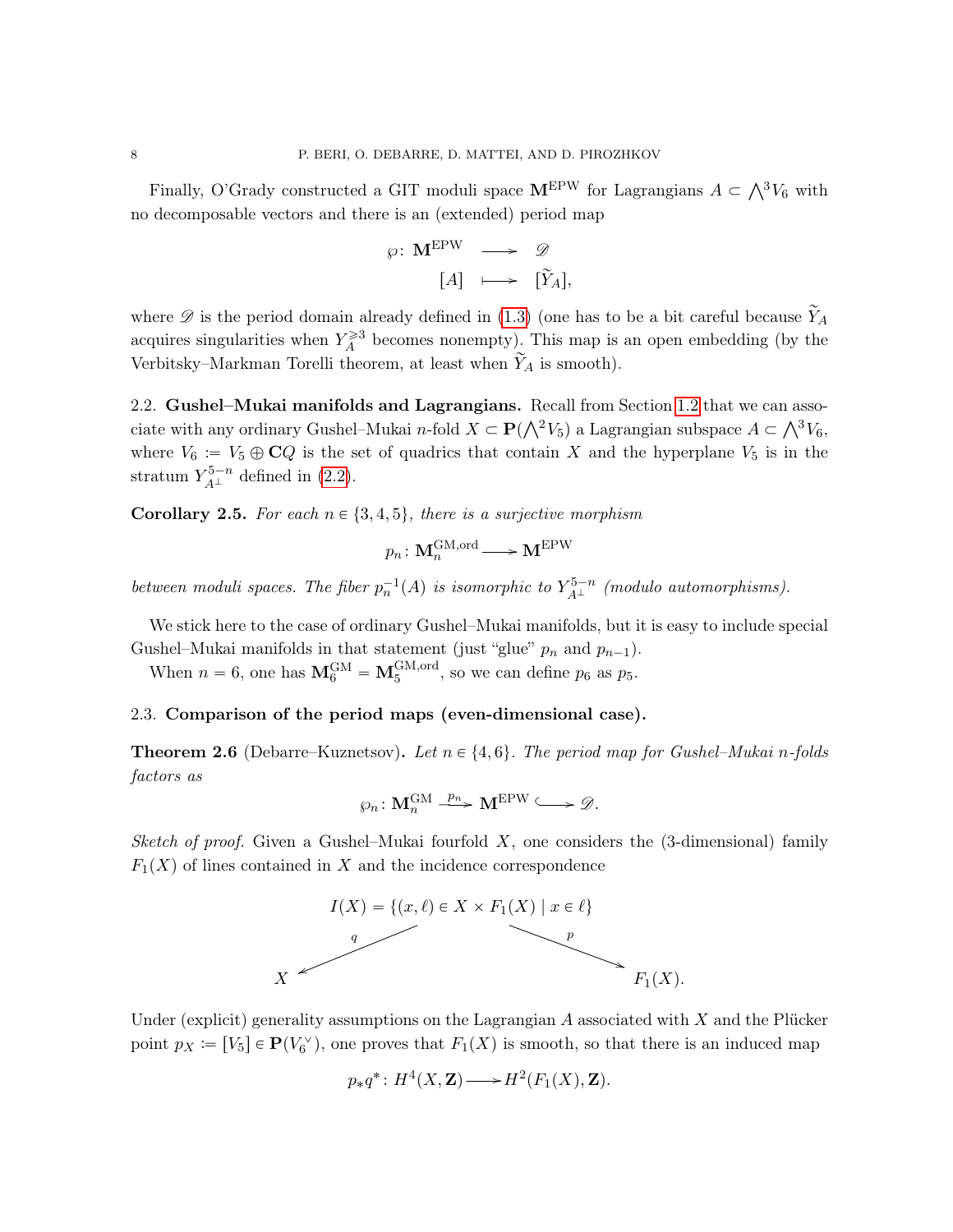The construction of a relation between  $F_1(X)$  and  $\widetilde{Y}_A$  goes as follows. For any line  $\ell \subset X$ , there is a unique  $[v_\ell] \in \mathbf{P}(V_5)$  such that  $\ell$  lies in the maximal linear space  $\mathbf{P}(v_\ell \wedge V_5)$  of  $\mathsf{Gr}(2, V_5)$ , hence there is a natural map

$$
F_1(X) \longrightarrow P(V_5) \\
\ell \longmapsto [v_{\ell}]
$$

whose image is contained in  $Y_A \cap \mathbf{P}(V_5)$ . This map factors through the canonical double cover  $\widetilde{Y}_{A,V_5} := f_A^{-1}(Y_A \cap \mathbf{P}(V_5)) \longrightarrow Y_A \cap \mathbf{P}(V_5)$  and the resulting map  $F_1(X) \longrightarrow \widetilde{Y}_{A,V_5}$  is a small resolution of the threefold  $\widetilde{Y}_{A,V_5}$ .

So there are maps

(2.3) 
$$
H^2(\widetilde{Y}_A, \mathbf{Z}) \longrightarrow H^2(\widetilde{Y}_{A, V_5}, \mathbf{Z}) \longrightarrow H^2(F_1(X), \mathbf{Z}).
$$

One shows that the image  $p_*q^*(H^4(X,\mathbf{Z})_{\text{van}})$  is contained in the image of the map [\(2.3\)](#page-8-1) and that there is an induced morphism

<span id="page-8-1"></span>
$$
H^4(X,{\bf Z})_{\mathrm{van}} {\longrightarrow} H^2(\widetilde{Y}_A,{\bf Z})_{\mathrm{prim}}.
$$

One next shows that this map is a Hodge isometry for the cup-product on the left and the form  $-q_{\tilde{Y}_A}$  on the right: this proves the statement for a general X. But then the result holds for any smooth X since it holds over a nonempty open subset of  $M_n^{\text{GM}}$ , which is irreducible.

A similar method is used for Gushel–Mukai sixfolds X, using the scheme  $F_2^{\sigma}(X)$  of so-called σ-planes (of the type  $P(V_1 \wedge V_4)$ ) contained in X. Under the same generality assumptions, one shows that  $F_2^{\sigma}(X)$  is a  $\mathbf{P}^1$ -fibration over the threefold  $\widetilde{Y}_{A,V_5} \subset \widetilde{Y}_A$  and that both are smooth. As in the fourfold case, there is an Abel–Jacobi map (the map  $p$  is a  $\mathbf{P}^2$ -fibration)

$$
p_*q^*: H^6(X, \mathbf{Z}) \longrightarrow H^2(F_2^{\sigma}(X), \mathbf{Z}),
$$

maps

$$
H^2(\widetilde{Y}_A, \mathbf{Z}) \longrightarrow H^2(\widetilde{Y}_{A, V_5}, \mathbf{Z}) \longrightarrow H^2(F_2^{\sigma}(X), \mathbf{Z}),
$$

and an induced morphism

$$
H^6(X,{\bf Z})_{\operatorname{van}} {\longrightarrow} H^2(\widetilde{Y}_A,{\bf Z})_{\operatorname{prim}}.
$$

Again, one proves that this map is a Hodge isometry for the cup-product on the left and the form  $q_{\tilde{Y}_A}$  on the right.

<span id="page-8-0"></span>2.4. Comparison of the period maps (odd-dimensional case). In the odd-dimensional case, one needs to relate the 10-dimensional intermediate Jacobian to some abelian variety attached to A. The surface  $Y_A^{\geq 2}$  is regular, but the surface  $\widetilde{Y}_A^{\geq 2}$  has irregularity 10 and its Albanese variety will play a crucial role.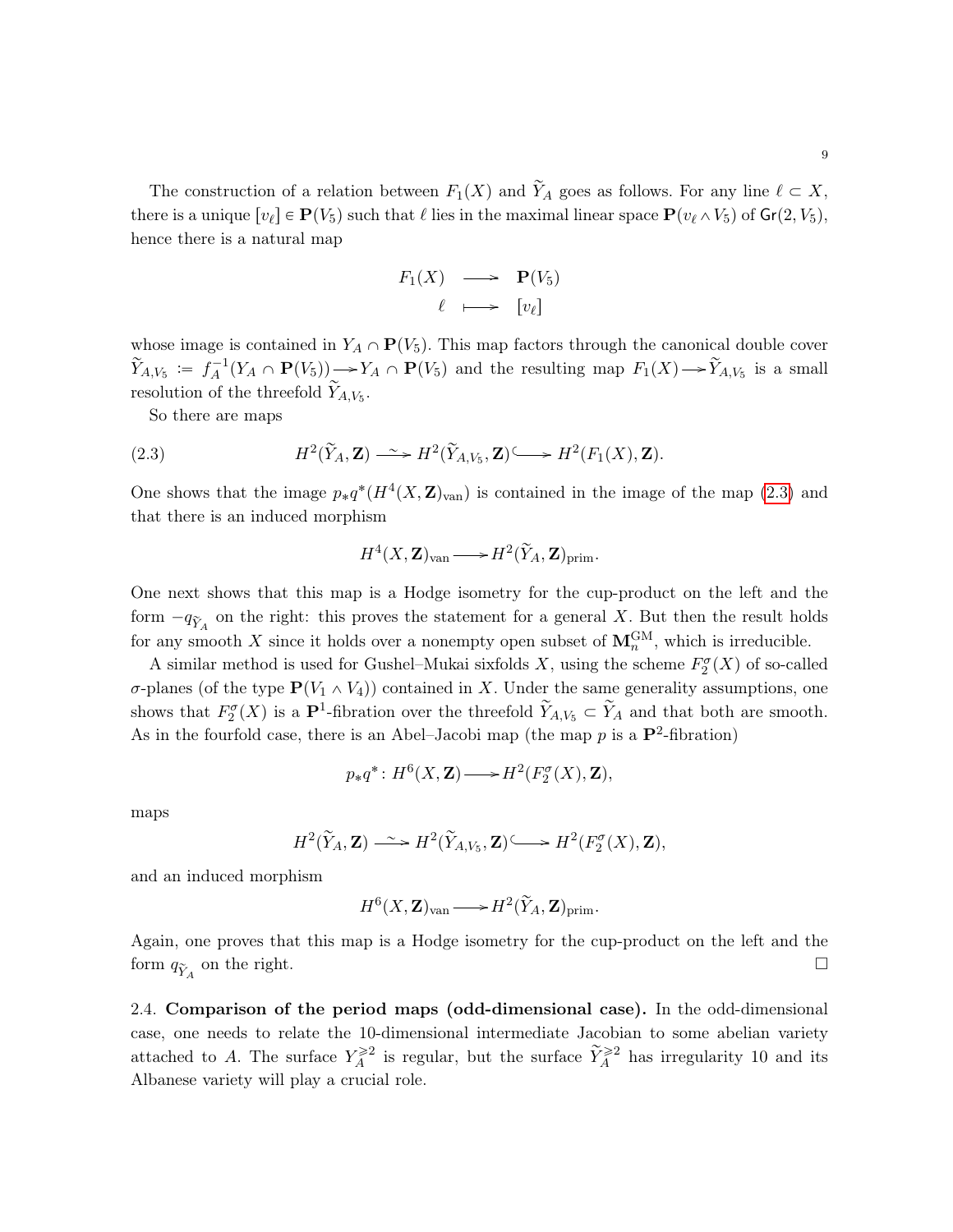**Theorem 2.7** (Debarre–Kuznetsov). Let X be a Gushel–Mukai manifold of dimension  $n \in$  $\{3,5\}$  with associated Lagrangian A. Assume  $Y_A^{\geq 3} = \emptyset$ . There is a canonical isomorphism

$$
\mathrm{Jac}(X)\simeq \mathrm{Alb}(\widetilde{Y}_{A}^{\geqslant 2}).
$$

This isomorphism defines a canonical polarization on the Albanese variety  $\text{Alb}(\widetilde{Y}_{A}^{\geqslant 2})$  which is independent of X, hence a morphism<sup>[3](#page-9-1)</sup>

$$
alb\colon \mathbf{M}^{EPW}\longrightarrow \mathscr{A}_{10}
$$

which factors through the duality involution. The period map for Gushel–Mukai n-folds factors as

<span id="page-9-0"></span>
$$
\wp_n\colon \mathbf{M}_n^{\mathrm{GM}} \stackrel{p_n}{\longrightarrow} \mathbf{M}^{\mathrm{EPW}} \stackrel{\mathrm{alb}}{\longrightarrow} \mathscr{A}_{10}.
$$

We explained at the end of Section [2.1](#page-5-1) that the period map for double EPW sextics makes  $M^{EPW}$ into a dense open subset of  $\mathscr{D}$ . We may therefore view the map alb as a rational map

$$
(2.4) \t\t a: \mathscr{D} \longrightarrow \mathscr{A}_{10}.
$$

Since we know (by the computation of its differential) that the fibers of the map  $\wp_3$  all have dimension 2, the map alb has finite fibers and it has even degree; we expect this degree to be exactly 2 and the factorization

<span id="page-9-2"></span>(2.5) 
$$
\overline{\text{alb}}: \mathbf{M}^{\text{EPW}} / \text{ duality involution } \longrightarrow \mathscr{A}_{10}
$$

to be injective (or the induced rational map  $\bar{a}: \mathcal{D}/r_{\mathcal{D}} \dashrightarrow \mathcal{A}_{10}$  to be generically injective).

The proofs of Debarre–Kuznetsov are a bit complicated. A simpler (and more natural) way of proving the theorem when X has dimension 3 would be to use the family  $C_2^0(X)$  of conics contained in  $X$ . It was proved by Logachev in the 80s that it is isomorphic to the blow up of the smooth surface  $\widetilde{Y}_A^{\geqslant 2}$  at one point. This defines an Abel–Jacobi map  $\mathrm{Alb}(\widetilde{Y}_A^{\geqslant 2}) \longrightarrow \mathrm{Jac}(X)$ and one needs to check that it is an isomorphism (this is perhaps not as simple as it looks since one needs to understand the cohomology of the total space of the family of conics, and this is not anymore a  $\mathbf{P}^1$ -bundle on the base!).

All the proofs above rely on the construction of appropriate Abel–Jacobi maps. Debarre– Kuznetsov also give an alternative proof of the result for fivefolds. The incidence correspondence between the Hilbert scheme of  $\sigma$ -planes  $F_2^{\sigma}(X)$  and X, given by the universal family of  $\sigma$ -planes in X, induces a map  $H_1(F_2^{\sigma}(X), \mathbf{Z}) \longrightarrow H_5(X, \mathbf{Z})$ . For X general, the curve  $F_2^{\sigma}(X)$  is smooth connected (of genus 161) and isomorphic to the hyperplane section  $\widetilde{Y}_{A,V_5}^{\geq 2}$ . Moreover, the map is surjective, so the induced map between abelian varieties

$$
\varphi\colon \operatorname{Jac}(\widetilde{Y}_{A,V_5}^{\geqslant 2})\longrightarrow \operatorname{Jac}(X)
$$

is surjective, with connected kernel.

<span id="page-9-1"></span><sup>&</sup>lt;sup>3</sup>This map, a priori defined only on the locus of Lagrangians A such that  $Y_A^{\geq 3} = \emptyset$ , actually extends.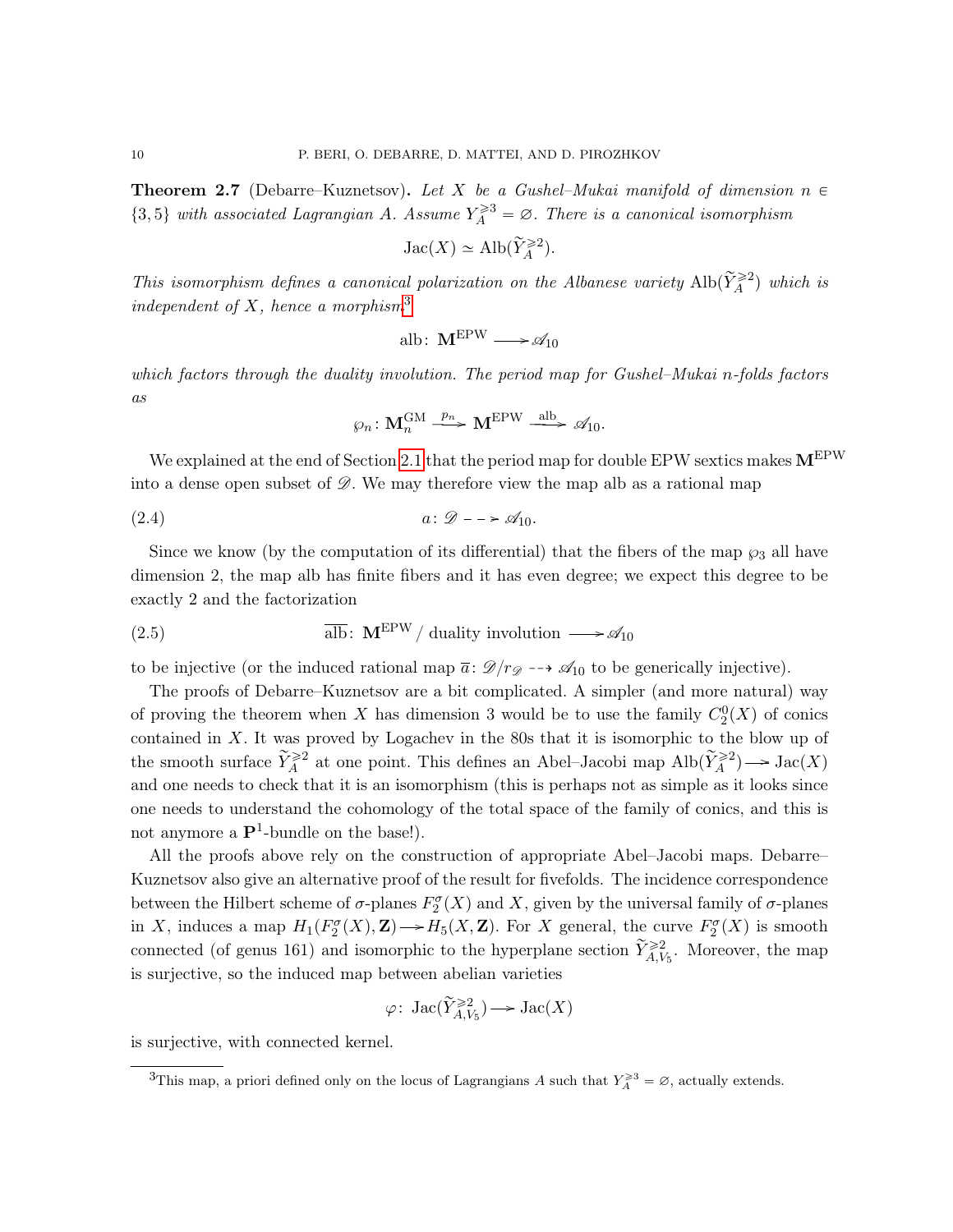**Theorem 2.8** (Debarre–Kuznetsov, Simplicity argument). The morphism  $\varphi$  above factors as

$$
\mathrm{Jac}(\widetilde{Y}_{A,V_5}^{\geqslant 2})\longrightarrow \mathrm{Alb}(\widetilde{Y}_{A}^{\geqslant 2})\stackrel{\sim}{\longrightarrow} \mathrm{Jac}(X).
$$

Sketch of proof. We choose X such that  $V_5$  is a very general hyperplane inside  $V_6$ ; in particular, the curve  $\widetilde{Y}_{A,V_5}^{\geqslant 2}$  is smooth. The morphism  $\operatorname{Jac}(\widetilde{Y}_{A,V_5}^{\geqslant 2}) \to \operatorname{Alb}(\widetilde{Y}_{A}^{\geqslant 2})$  is surjective by the Lefschetz theorem; we call  $K$  its (connected) kernel.

Using the very generality assumption, one can prove that  $K$  has two simple factors, of respective dimensions 81 and 70. Since  $Jac(X)$  has dimension 10, this means that  $\varphi(K) = 0$ ; the kernel of  $\varphi$  has the same dimension as K and is connected, thus it is equal to K. By continuity, the result holds for any X.

This argument cannot be used for threefolds, since in that case the corresponding hyperplane  $V_5$  is never very general inside  $V_6$ .

## 3. Rationality of Gushel–Mukai manifolds

<span id="page-10-1"></span><span id="page-10-0"></span>3.1. Dimensions 5 or 6. All Gushel–Mukai manifolds of dimensions 5 or 6 are rational (classical).

<span id="page-10-2"></span>3.2. Dimension 4. The situation in dimension 4 is very similar to that of cubic fourfolds: some rational examples are known (see below), one expects a very general Gushel–Mukai fourfold to be irrational, but no irrational examples are known. Since all Gushel–Mukai fourfolds in the same fiber of the map

$$
p_4\colon \mathbf{M}_4^{\mathrm{GM}} \longrightarrow \mathbf{M}^{\mathrm{EPW}}
$$

are birationally isomorphic, rationality only depends on the associated Lagragian, or on the period point in  $\mathscr{D}$ .

Example 3.1. Gushel–Mukai fourfolds X containing a  $\sigma$ -plane P (a plane in  $Gr(2, V_5)$ ) of the form  $\mathbf{P}(V_1 \wedge V_4)$  were already studied by Roth (1949) and Prokhorov (1993). They form a codimension-2 family in the moduli space  $\mathbf{M}_4^{\text{GM}}$  that dominates via the period map a Heegner divisor in the period domain  $\mathscr{D}$ . These Gushel–Mukai fourfolds are all rational.

This can be seen as follows (for X general): let  $\widetilde{X} \rightarrow X$  be the blow-up of P; the projection from P induces a birational morphism  $\widetilde{X} \longrightarrow Y$ , where  $Y \subset \mathbf{P}^5$  is a smooth quadric, which is the blow-up of a smooth degree-9 surface  $\widetilde{S} \subset Y$ , itself the blow-up of a smooth degree-10 K3 surface  $S \subset \mathbf{P}^6$  at one point. Conversely, starting from a general degree-10 K3 surface  $S \subset \mathbf{P}^6$ , a general point p on S, and a smooth quadric Y containing the projection  $\widetilde{S} \subset \mathbf{P}^5$  from p, the linear system of cubics containing  $\widetilde{S}$  gives a birational isomorphism  $Y \dashrightarrow X$ , where X is a Gushel–Mukai fourfold.

The K3 surface S is associated with X in the sense of Hassett: the Hodge structure  $H^2(S)_{\text{prim}}$ sits in the Hodge structure  $H^4(X)_{\text{van}}$  (hence also in the Hodge structure  $H^2(\widetilde{Y}_A)_{\text{prim}}$ ).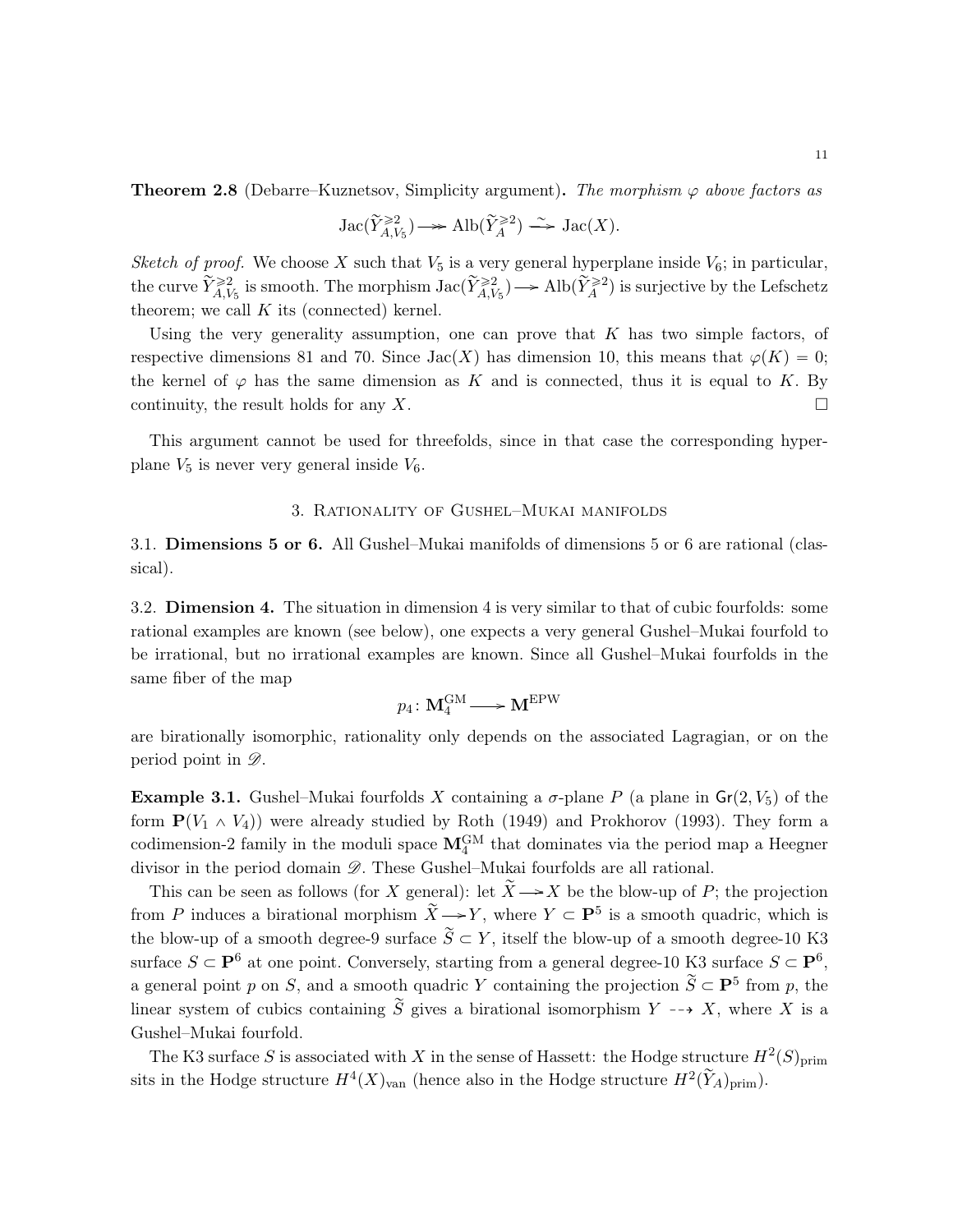**Example 3.2.** Gushel–Mukai fourfolds X containing a  $\rho$ -plane P (a plane in  $Gr(2, V_5)$ ) of the form  $Gr(2, V_3)$ ) were also studied by Roth. They form a codimension-3 family in the moduli space  $\mathbf{M}_4^{\text{GM}}$  that dominates via the period map a Heegner divisor in the period domain  $\mathscr{D}$ . A general X with this property is birationally isomorphic to a cubic fourfold containing a smooth cubic surface scroll (those were studied by Hassett–Tschinkel and are not expected to be rational).

This can be seen as follows (for X general): the projection from  $P$  induces a birational map  $X \to Y$ , where  $Y \subset \mathbf{P}^5$  is a smooth cubic fourfold. Conversely, a general cubic fourfold  $Y \subset \mathbf{P}^5$  containing a smooth cubic scroll contains two families (each parametrized by  $\mathbf{P}^2$ ) of such surfaces. For each such smooth cubic scroll, one can reverse the construction above and produce a smooth Gushel–Mukai fourfold X containing a  $\rho$ -plane.

<span id="page-11-0"></span>3.3. Dimension 3. A general Gushel–Mukai threefold  $X$  is irrational (it is expected that they all are). By the Clemens–Griffiths criterion, it is enough to show that  $Jac(X)$  is not the Jacobian of a curve for *one*  $X$  (or one degeneration thereof). There are several ways to do that:

- When the Gushel–Mukai threefold X acquires a node,  $Jac(X)$  was shown by Beauville in his thesis to become a  $C^*$ -extension of a 9-dimensional Prym variety associated with a double étale cover of a plane sextic curve (see Section [4.1\)](#page-12-0). Using Mumford's description of the singularities of the theta divisor of a Prym variety, one sees easily that this Prym variety is not the Jacobian of a curve. This implies that the intermediate Jacobian of a general (smooth) Gushel–Mukai threefold  $X$  is not the Jacobian of a curve, hence  $X$  is irrational (we explain this in more details in Section [4.1\)](#page-12-0).
- ' Using another degeneration (where X remains smooth; see Section [4.2\)](#page-13-0) and results of Welters and Voisin, one gets another proof of the irrationality of a general Gushel–Mukai threefold (one shows that the singular locus of the theta divisor of the intermediate Jacobian of a general Gushel–Mukai threefold has dimension  $\leq 5$ ; see Section [4.2](#page-13-0) for more details).
- ' Debarre and Mongardi found a (smooth) Gushel–Mukai threefold X with a faithful  $PSL(2, \mathbf{F}_{11})$ -action. Then  $Jac(X)$  also has a faithful  $PSL(2, \mathbf{F}_{11})$ -action and this is too many automorphisms for it to be the Jacobian of a curve. This gives an explicit example of an irrational Gushel–Mukai threefold.

We will see a bit more about the singular locus of the theta divisor of the 10-dimensional intermediate Jacobian of a Gushel–Mukai threefold in the next section.

## 4. Degenerations

<span id="page-11-1"></span>Degenerations may be used to relate Gushel–Mukai manifolds (mostly of dimension 3) and double EPW sextics to situations studied in the past.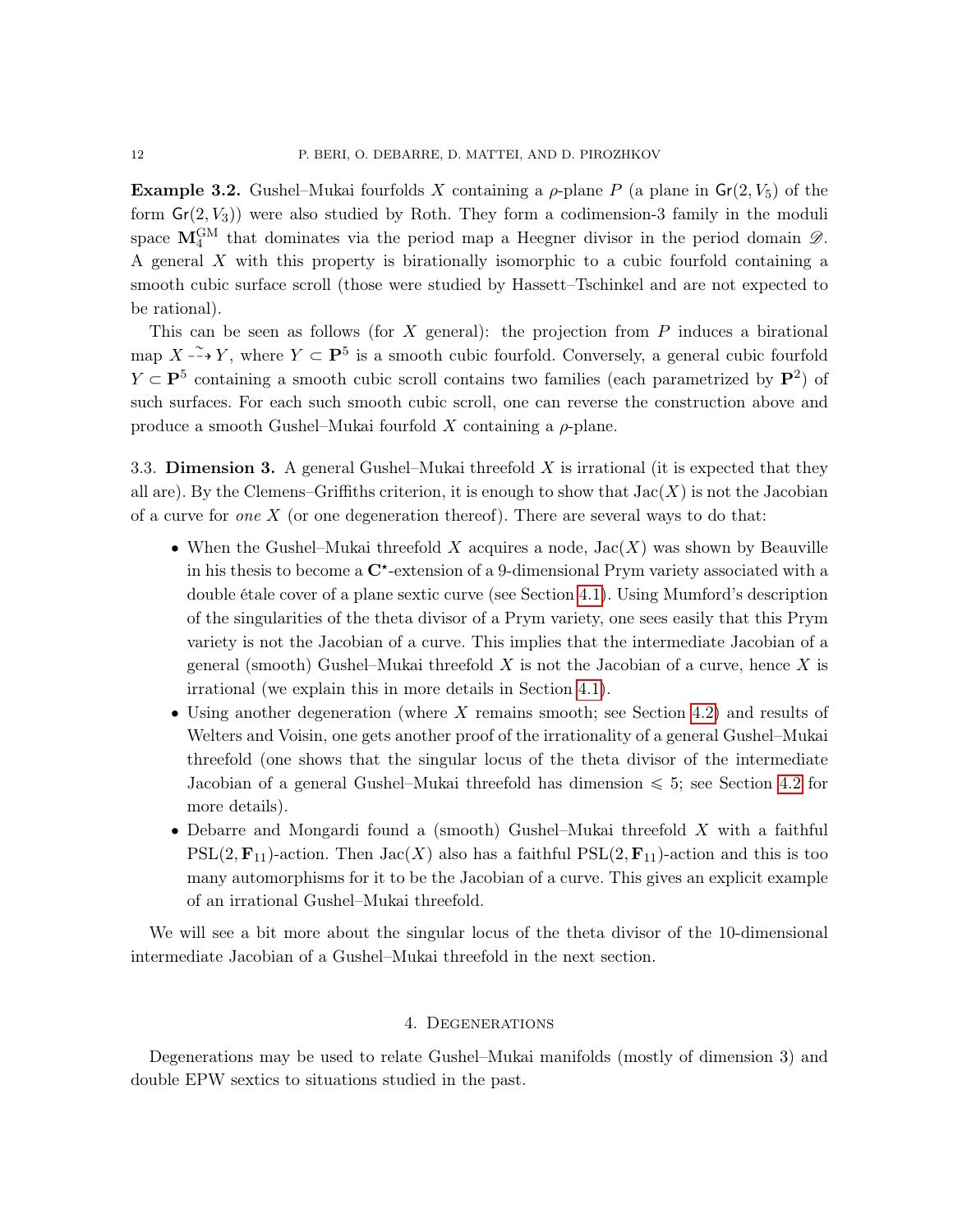<span id="page-12-0"></span>4.1. The nodal degeneration. Recall that the smoothness of a Gushel–Mukai manifold is equivalent to its associated Lagrangian having no decomposable vectors. Accordingly, when a Lagrangian A is general with a (single) decomposable vector  $\bigwedge^3 B$ , the associated Gushel–Mukai manifolds (of all dimensions) corresponding to a hyperplane  $V_5 \subset V_6$  not containing B acquire an ordinary double point at the point  $[V_5 \cap B] \in Gr(2, V_5)$ .

More precisely, given such an A, one can construct a Verra threefold  $T_A \subset \mathbf{P}(B) \times \mathbf{P}(B^{\perp})$  (a divisor of type  $(2, 2)$  such that

- the discriminant of the conic bundle  $T_A \to \mathbf{P}(B)$  is the sextic curve  $C_A := Y_A^{\geq 2} \cap \mathbf{P}(B)$ ;
- the discriminant of the conic bundle  $T_A \to \mathbf{P}(B^{\perp})$  is the sextic curve  $C_{A^{\perp}} := Y_{A^{\perp}}^{\geq 2} \cap$  $\mathbf{P}(B^{\perp}).$

If  $Y_A^{\geq 3}$  and  $Y_{A^\perp}^{\geq 3}$  are both empty, which we assume, these curves are smooth and  $T_A$  is smooth. Moreover,

- when  $[V_5] \in Y_{A^{\perp}}^2 \setminus \mathbf{P}(B^{\perp}),$  the corresponding Gushel–Mukai threefold is birationally isomorphic to  $T_A$ ;
- when  $[V_5] \in Y^1_{A^{\perp}} \setminus \mathbf{P}(B^{\perp})$ , the corresponding Gushel–Mukai fourfold is birationally isomorphic to the double cover of  $\mathbf{P}(B) \times \mathbf{P}(B^{\perp})$  branched along  $T_A$  (a Verra fourfold).

The irrationality of Verra fourfolds is still an open question. As to Verra threefolds, their (9 dimensional) intermediate Jacobians were much studied by Verra through the fact that they are Prym varieties: if  $\tilde{C}_A \to C_A$  and  $\tilde{C}_{A^{\perp}} \to C_{A^{\perp}}$  are the discriminant étale double covers, one has

$$
\operatorname{Jac}(T_A)\simeq \operatorname{Prym}(\widetilde{C}_A/C_A)\simeq \operatorname{Prym}(\widetilde{C}_{A^\perp}/C_{A^\perp}).
$$

It is expected that these double étale covers are induced by the canonical double étale covers  $\pi_A \colon \widetilde{Y}_A^{\geqslant 2} \longrightarrow Y_A^{\geqslant 2} \text{ and } \pi_{A^\perp} \colon \widetilde{Y}_{A^\perp}^{\geqslant 2} \longrightarrow Y_{A^\perp}^{\geqslant 2}.$ 

Verra proved that for A general as above, the singular locus of the theta divisor of  $Jac(T_A)$ has dimension 3 (codimension 6). In particular,  $Jac(T_A)$  is not the Jacobian of a curve. Let  $\partial \mathscr{A}_a$ be the boundary divisor parametrizing rank-1 degenerations of principally polarized abelian varieties of dimension g. There is a morphism  $\rho: \partial \mathscr{A}_g \longrightarrow \mathscr{A}_{g-1}$  and the fiber of a point  $[(A, \Theta)] \in$  $\mathscr{A}_{g-1}$  is  $A/\text{Aut}(A, \Theta)$ . One can prove that the image by  $\rho$  of the boundary  $\partial \mathscr{J}_g := \overline{\mathscr{J}_g} \cap \partial \mathscr{A}_g$ of the locus  $\mathscr{J}_g \subset \mathscr{A}_g$  of Jacobians of curves is  $\mathscr{J}_{g-1} \subset \mathscr{A}_{g-1}$ .

Since the intermediate Jacobian of a general Gushel–Mukai nodal threefold is a  $C^*$ -extension of the intermediate Jacobian of a general Verra threefold, which is not in  $\mathscr{J}_{g-1}$ , the intermediate Jacobian of a general Gushel–Mukai threefold  $X$  is not the Jacobian of a curve:  $X$  is therefore irrational.

One can probably get more information about the dimension of the singular locus of the theta divisor of the intermediate Jacobian of a general Gushel–Mukai threefold as follows. Set

$$
\mathcal{N}_g^k := \{ (A, \Theta) \in \mathscr{A}_g \mid \dim(\text{Sing}(\Theta)) \ge k \}.
$$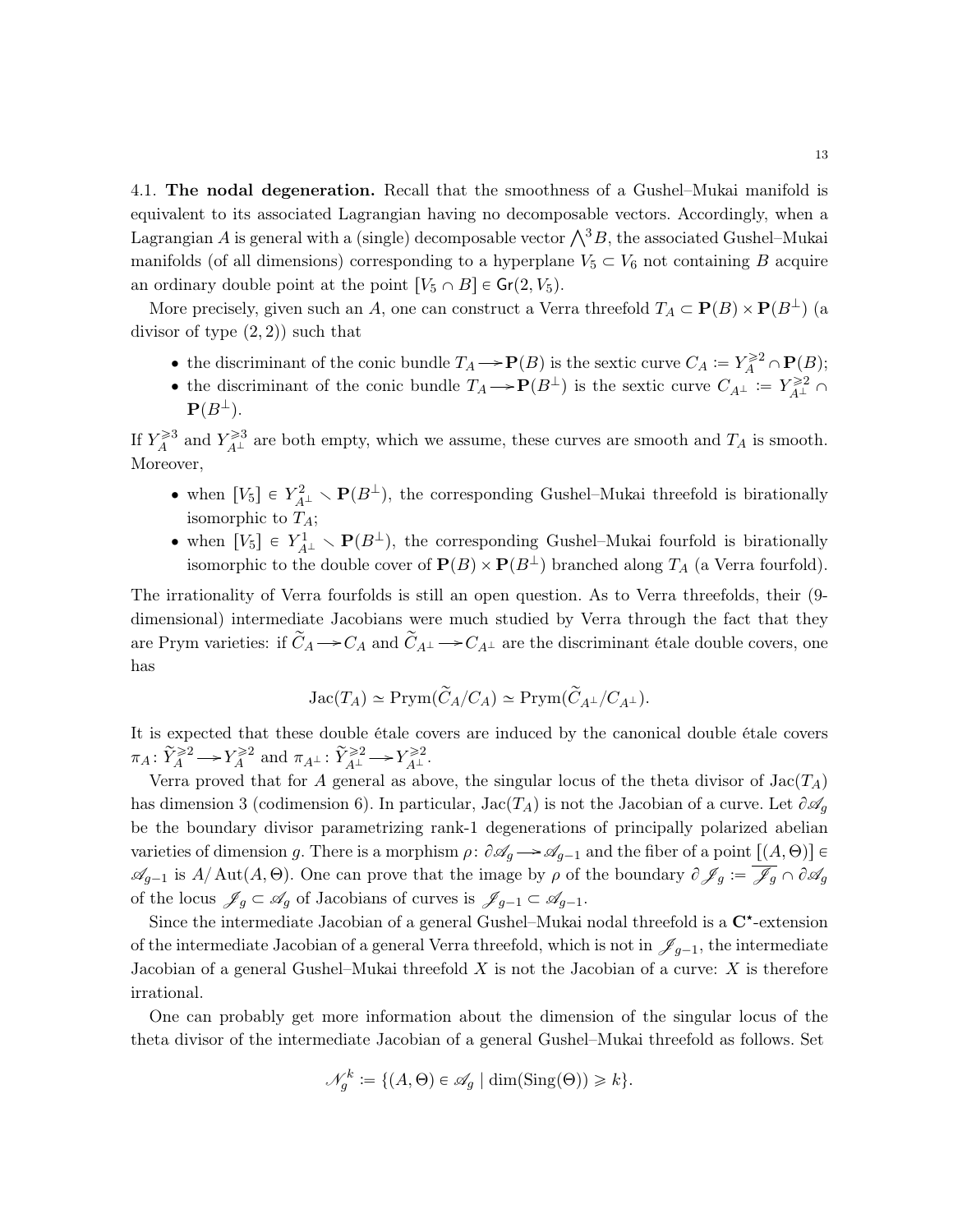Mumford showed that the boundary  $\partial \mathcal{N}_g^k$  is contained in

<span id="page-13-1"></span>(4.1) 
$$
\rho^{-1}(\mathcal{N}_{g-1}^{k-1}) \cup \{((A,\Theta),a) \in \partial \mathscr{A}_g \mid \dim(\text{Sing}(\Theta \cap \Theta_a)) \geq k\}.
$$

Assume  $k \geq 1$  and that a generates A. If an element  $((A, \Theta), a)$  of  $\partial \mathcal{N}_g^k$  belongs to the second set in [\(4.1\)](#page-13-1), it can be shown that  $\dim(\text{Sing}(\Theta) \cap \Theta_a) \geq k - 1$ . Therefore,  $(A, \Theta) \in \mathcal{N}_{g-1}^{k-1}$ .

The intermediate Jacobian  $(J, \Theta)$  of a very general Verra threefold is simple and belongs to  $\mathcal{N}_9^3 \setminus \mathcal{N}_9^4$ . The extension class  $a \in J$  defined by the intermediate Jacobian of a general nodal Gushel–Mukai threefold is known to be nonzero (one certainly expects it to have infinite order but this does not seem to have been checked).

Proposition 4.1. If a has infinite order, the singular locus of the theta divisor of the intermediate Jacobian of a general Gushel–Mukai threefold has dimension  $\leq 4$ .

In this direction, one could also try to prove that the extension class a does not belong to the (known) set of extension classes corresponding to rank-1 degenerations of Prym varieties. This would prove the following conjecture.

**Conjecture 4.2.** The intermediate Jacobian of a general Gushel–Mukai threefold  $X$  is not a Prym variety. In particular, X is not a conic bundle.

In this nodal degeneration, the limits of the surfaces  $Y_A^{\geq 2}$  and  $Y_{A^\perp}^{\geq 2}$  are special subvarieties (in the sense of Beauville) in the Prym variety  $Jac(T_A)$ .

<span id="page-13-0"></span>4.2. The Ferretti degeneration. Let  $S \subset \mathbf{P}(V_4)$  be a smooth quartic surface containing no lines. Ferretti proved that there is a smooth deformation of the surfaces  $Y_A^{\geq 2}$  to the surface  $\text{Bit}(S) \subset \text{Gr}(2, V_4)$  of bitangent lines to S. It goes roughly as follows: consider the degree-6 map

$$
\pi_S\colon S^{[2]}\longrightarrow \mathsf{Gr}(2,V_4)\subset \mathbf{P}(\textstyle{\bigwedge}^2 V_4)=\mathbf{P}^5
$$

that sends a point of  $S^{[2]}$  to the line that it spans. The pullback of the Plücker polarization is  $H - \delta$  (in standard notation); it has Beauville–Bogomolov square 2 and divisibility 1 so, by the irreducibility of the corresponding moduli space of polarized hyper-Kähler fourfolds, it must be a degeneration of double EPW sextics. Actually, it is an actual (degenerate) EPW sextic, which is 3 times the quadric  $\mathsf{Gr}(2, V_4) \subset \mathbf{P}^5$ . The corresponding Lagrangian is the same for all which is 3 times the quadric  $\mathbf{G}(\mathbf{Z}, V_4) \subseteq \mathbf{F}^*$ . The correquartics S: it is given by  $A_+ := \text{Sym}^2 V_4 \subset \bigwedge^3(\bigwedge^2 V_4)$ .

The canonical involution on the double EPW sextic  $S^{[2]}$  is the (Beauville) involution that sends a subscheme of  $S$  of length 2 to the residual intersection with  $S$  of the line that it spans. Its fixed locus is the surface Bit(S), which is therefore a degeneration of surfaces  $Y_A^{\geq 2}$ .

Let  $W \rightarrow P^3$  be the (smooth) double solid branched over S. Welters proved that the variety  $F_1(W)$  of lines on W is a connected surface and that the canonical map  $F_1(W) \longrightarrow \text{Bit}(S)$  is a double étale cover which is a smooth deformation of the double covers  $\widetilde{Y}_A^{\geq 2} \to Y_A^{\geq 2}$  (there is no direct geometric interpretation for that, just the fact that these double covers are associated with the same element of order 2 in  $Pic(Y_A^{\geq 2})$ .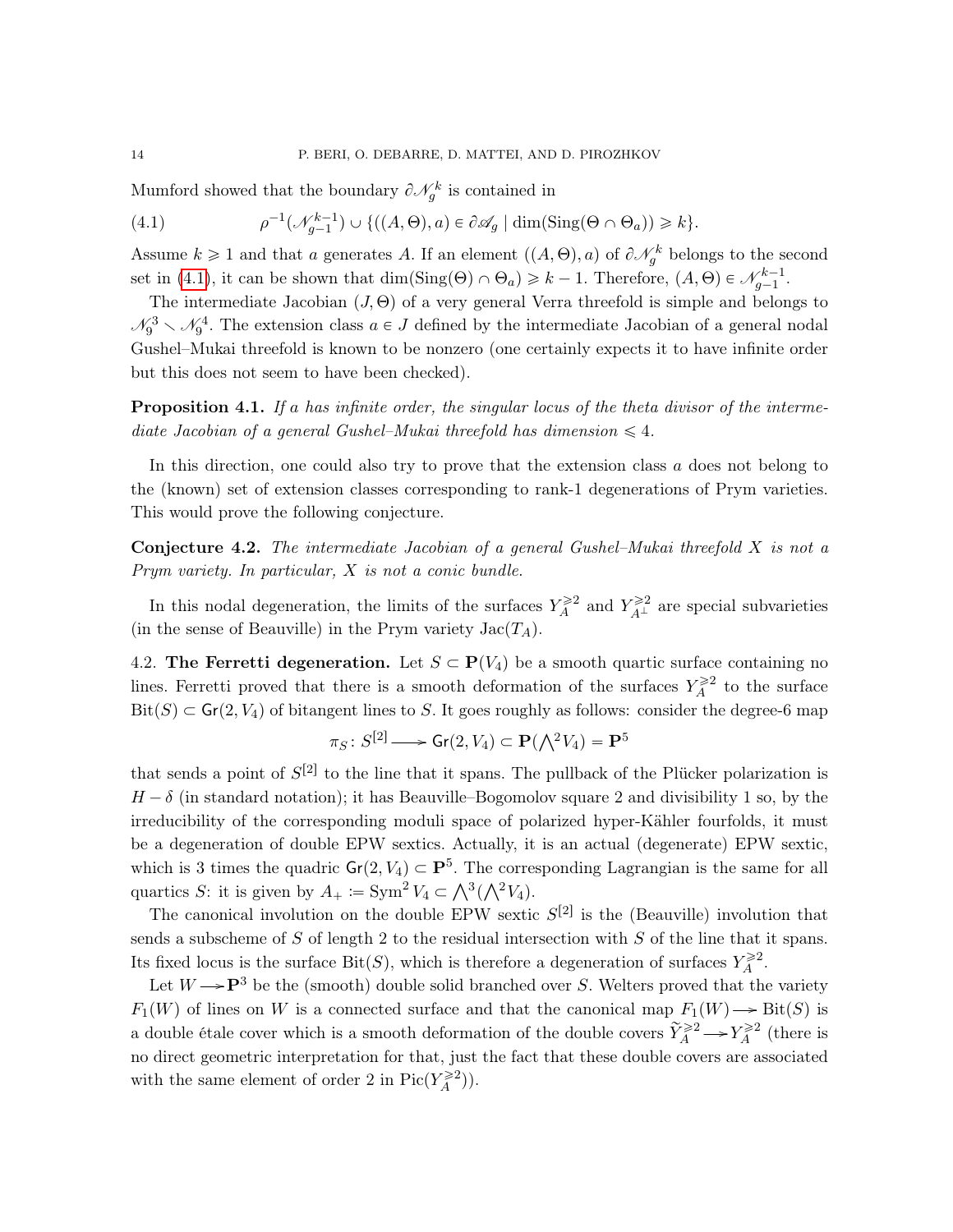Welters also showed that the intermediate Jacobian  $Jac(W)$  has dimension 10 and is isomorphic to the Albanese variety of the surface  $F_1(W)$ . Voisin showed that the singular locus of the theta divisor of  $Jac(W)$  has dimension 5, thereby proving that W is irrational (she also obtained a Torelli theorem for quartic double solids).

The period map for double EPW sextics blows up the (semistable) point  $[A_+]$  and maps it onto a Heegner divisor in  $\mathscr D$  usually denoted as  $\mathscr D_4$  (O'Grady). It is the only divisor that is invariant by the duality involution.

It is not clear which (degenerate) Gushel–Mukai manifolds should be considered as being associated with the Lagrangian  $A_+$ , except perhaps in dimension 5. Consider a smooth quadric  $Q \subset \mathbf{P}(V_5)$ . The variety  $X_Q \subset \mathsf{Gr}(2, V_5)$  of lines in  $\mathbf{P}(V_5)$  tangent to Q (the tangential quadratic line complex) is a Gushel–Mukai fivefold, singular along the set of lines contained in Q (that is, along the orthogonal Grassmannian  $\mathsf{OGr}(2, V_5)$ , which is also the image of the Veronese map is, along the orthogonal Grassmannian  $\text{OGr}(2, v_5)$ , which is also the image of the veronese map  $v_2 : \mathbf{P}^3 \hookrightarrow \mathbf{P}^9 \simeq \mathbf{P}(\bigwedge^2 V_5)$ . These Gushel–Mukai fivefolds all correspond to the same strictly semistable point in the GIT moduli space  $\mathbf{P}(H^0(\mathsf{Gr}(2, V_5), \mathscr{O}_{\mathsf{Gr}(2, V_5)}(2))) / \mathrm{SL}(V_5)$  for ordinary Gushel–Mukai fivefolds and this point should "correspond to"  $[A_+]$ .

<span id="page-14-0"></span>4.3. Iliev's plan. Iliev has a grand plan that aims at describing the singularities of the theta divisor of the intermediate Jacobian of a (general) Gushel–Mukai threefold following the method that Voisin used to do the same with quartic double solids. His aim is to prove a Torelli type result which amounts to the (generic) injectivity of the map [\(2.5\)](#page-9-2). More concretely, the singular locus of a (general) Gushel–Mukai threefold X should more or less be the product of the smooth surfaces  $\widetilde{Y}_A^{\geq 2}$  and  $\widetilde{Y}_{A^\perp}^{\geq 2}$ . It should be noted that it is very difficult to describe the singularities of a theta divisor when the ambient variety is not a Prym variety: to the best of our knowledge, the only case where it has been done was in Voisin's proof of the Torelli theorem for quartic double solids.

Iliev's plan goes roughly as follows (almost everything that follows is conjectural).

Let X be a (general) Gushel–Mukai threefold. Recall that the surface  $\widetilde{Y}_A^{\geqslant 2}$  is (the minimal model of) the surface  $C_2^0(X)$  that parametrizes conics contained in X. Let  $C_3^0(X)$  be the 3dimensional Hilbert scheme of twisted cubics contained in X and let  $C_5^1(X)$  be the 5-dimensional Hilbert scheme of elliptic quintics contained in  $X$ , with their Abel–Jacobi maps

 $AJ_2: C_2^0(X) \longrightarrow \text{Jac}(X)$ ,  $AJ_3: C_3^0(X) \longrightarrow \text{Jac}(X)$ ,  $AJ_5: C_5^1(X) \longrightarrow \text{Jac}(X)$ ,

only defined up to translation.

Conjecture 4.3 (Iliev). Let  $X$  be a general Gushel–Mukai threefold.

- (a) There exists a theta divisor  $\Theta \subset \text{Jac}(X)$  such that  $\text{AJ}_2(C_2^0(X)) + \text{AJ}_3(C_3^0(X)) \subset \Theta$ .
- (b) The image  $\text{AJ}_5(C_5^1(X))$  is a surface  $Z_X$  contained in Sing( $\Theta$ ).<sup>[4](#page-14-1)</sup>
- (c) This surface  $Z_X$  is isomorphic to  $\mathrm{AJ}_2(C_2^0(X)) \simeq \widetilde{Y}_A^2$ .

<span id="page-14-1"></span><sup>&</sup>lt;sup>4</sup> Note that a conic and a cubic (both contained in X) that meet in two points define a point of  $C_5^1(X)$ .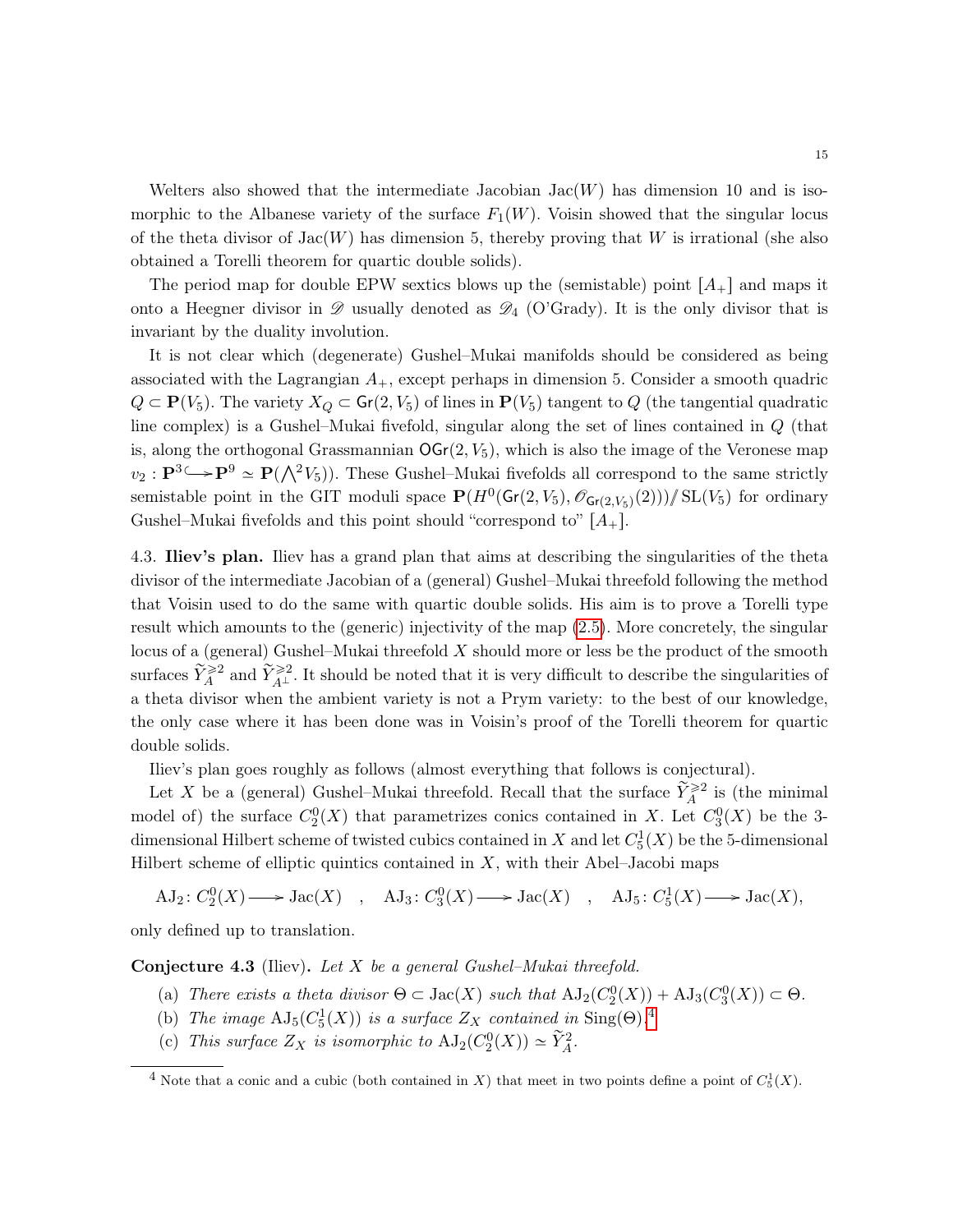- (d) When X describes the fiber  $Y_{A^{\perp}}^2$  of the map  $p_3$ , the union  $Z_A$  of all these surfaces  $Z_X$ is a 4-dimensional component of Sing( $\Theta$ ) with a morphism  $Z_A \rightarrow \tilde{Y}_{A\perp}^2$  with fibers all isomorphic to  $\widetilde{Y}_{A}^{2}$ .
- (e) The component  $Z_A$  is the unique 4-dimensional component of  $\text{Sing}(\Theta)$ .

As in Voisin's proof, the first step would be to study the sections of the pullbacks by  $AJ_2$  of the various translates of the theta divisor: for  $a \in \text{Jac}(X)$  general, one has  $h^0(C_2^0(X), \text{AJ}_2^* \Theta_a) = 1$ . One then establishes a sort of converse to that statement: the translates  $\Theta_a$  that contain the surface  $AJ_2(C_2^0(X))$  are "more or less" those for which  $h^0(C_2^0(X), AJ_2^* \Theta_a) > 1$ . One uses this criterion to construct a family of translates of  $AJ_2(C_2^0(X))$  contained in  $\Theta$  (this is item (a) above).

Next,  $H^0(\Theta_a, \Theta_a |_{\Theta_a})$  is a 10-dimensional vector space that defines the Gauss map of  $\Theta_a$  and its base locus is  $\text{Sing}(\Theta_a)$  (it is given by the partial derivatives of an equation of  $\Theta_a$ ). The next step is to study, for translates  $\Theta_a$  that contain the surface  $\mathrm{AJ}_2(C_2^0(X))$ , the image of the restriction

$$
H^{0}(\Theta_{a}, \Theta_{a} |_{\Theta_{a}}) \longrightarrow H^{0}(\Theta_{a}, \Theta_{a} |_{AJ_{2}(C_{2}^{0}(X))})
$$

The base loci of the image corresponds to singular points of  $\Theta_a$  contained in  $\text{AJ}_2(\mathcal{C}_2^0(X))$  or, equivalently, to singular points of  $\Theta$  contained in the translate  $AJ_2(C_2^0(X)) - a$ . This points to a way of proving item (b) above.

<span id="page-15-0"></span>Unfortunately, it seems already very hard to prove even what we just stated.

## 5. Derived categories of Gushel–Mukai varieties

In this section, we study semiorthogonal decompositions for Gushel–Mukai varieties. We define the *Gushel–Mukai category* of a Gushel–Mukai variety  $X$  as a particular subcategory of its derived category. We discuss some properties of Gushel–Mukai categories, culminating with a duality theorem that relates Gushel–Mukai categories of some pairs of Gushel–Mukai varieties.

<span id="page-15-1"></span>5.1. Introduction to Lefschetz decompositions. Since the main subject of this section is a particular semiorthogonal decomposition of the derived category of coherent sheaves on a Gushel–Mukai variety, we need to introduce various notions. First, we fix notation for the remainder of the section:

- ' for us, all categories are assumed to be triangulated, all functors are assumed to be derived, and the base field is C;
- $D^{b}(X)$  is the bounded derived category of coherent sheaves on X;
- a subcategory  $\mathscr{A} \subset D^b(X)$  is called *admissible* if the embedding functor  $i: \mathscr{A} \longrightarrow D^b(X)$ has both left and right adjoint functors.

**Definition 5.1.** A sequence  $\mathscr{A}_1, \ldots, \mathscr{A}_n$  of subcategories is a *semiorthogonal decomposition* (abbreviated to SOD) of  $X$  if: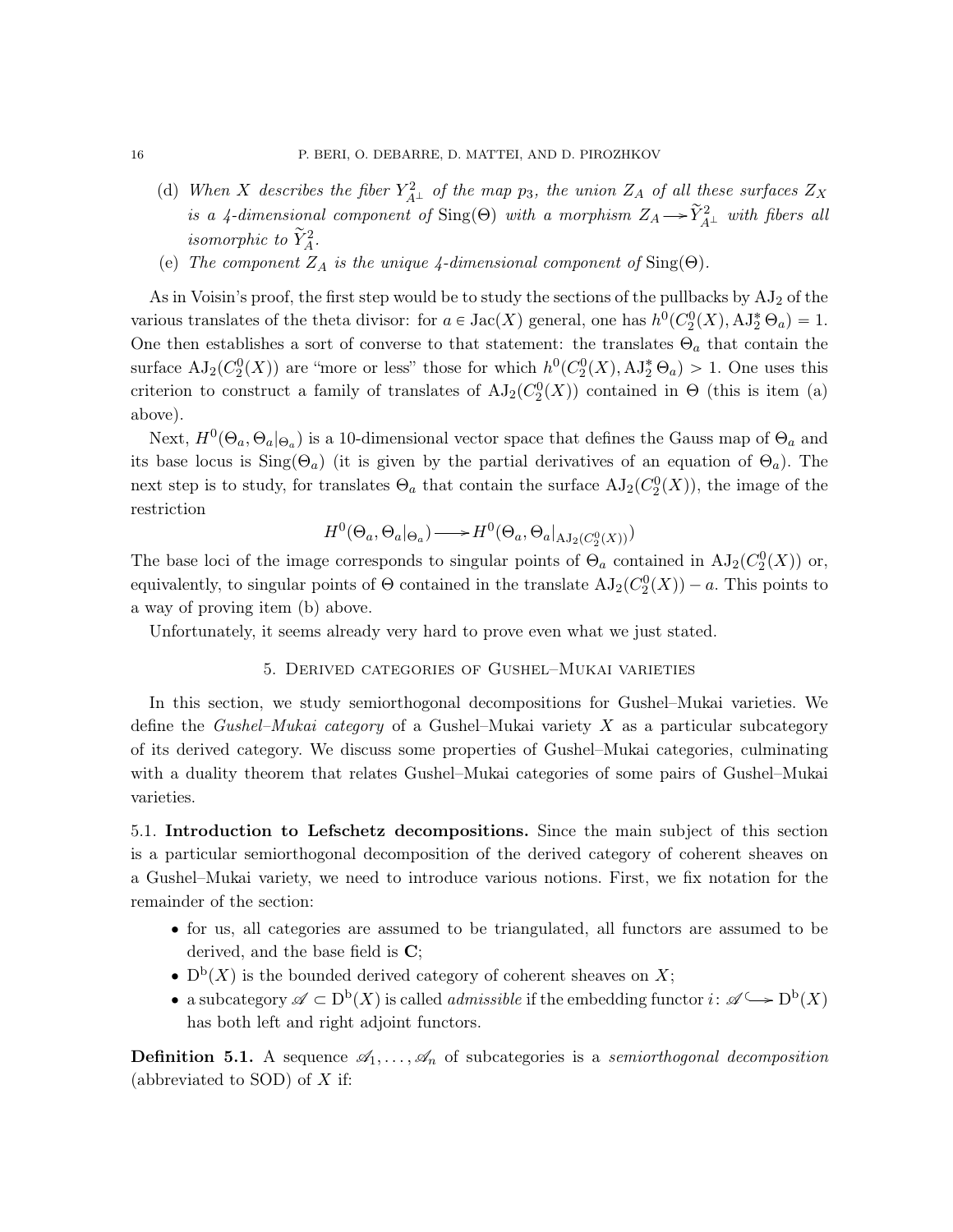- each  $\mathscr{A}_i \subset D^{\mathrm{b}}(X)$  is admissible;
- Hom $(A_j, A_i) = 0$  for any  $A_j \in \mathscr{A}_i$ ,  $A_i \in \mathscr{A}_i$  if  $j > i$ ;
- $\{\mathscr{A}_1,\ldots,\mathscr{A}_n\}$  generates  $D^b(X)$ .

We write  $D^{\mathrm{b}}(X) = \langle \mathscr{A}_1, \ldots, \mathscr{A}_n \rangle$ .

**Definition 5.2.** Let  $f: X \rightarrow \mathbf{P}(V)$  be a morphism. A Lefschetz decomposition of  $D^{b}(X)$  is a semiorthogonal decomposition of  $D^b(X)$  of the form

$$
D^{b}(X) = \langle \mathscr{A}_{0}, \mathscr{A}_{1}(1), \ldots, \mathscr{A}_{m-1}(m-1) \rangle,
$$

where  $\mathscr{A}_0 \supset \mathscr{A}_1 \supset \cdots \supset \mathscr{A}_{m-1}$  is a chain of admissible subcategories and the twist *(i)* is tensor multiplication by  $f^*{\mathscr O}_{{\bf P}(V)}(i)$ .

Fact 5.3. A Lefschetz decomposition is uniquely determined by the first subcategory  $\mathcal{A}_0$ .

**Definition 5.4.** A Lefschetz decomposition is *rectangular* if  $\mathscr{A}_0 = \cdots = \mathscr{A}_{m-1}$ .

**Example 5.5.** The decomposition  $D^b(P^n) = \langle \mathcal{O}, \mathcal{O}(1), \ldots, \mathcal{O}(n) \rangle$  is a rectangular Lefschetz decomposition with  $\mathscr{A}_0 = \cdots = \mathscr{A}_n = \langle \mathscr{O} \rangle$ .

<span id="page-16-1"></span>**Example 5.6.** Let  $Q \subset \mathbf{P}^{n+1}$  be a smooth quadric. For a particular subcategory  $\mathscr{A}_Q \subset D^b(Q)$ , which is generated by one or two spinor bundles depending on the parity of  $n$ , there exists a decomposition

$$
\mathrm{D}^{\mathrm{b}}(Q)=\langle \mathscr{A}_Q, \mathscr{O}(1),\ldots,\mathscr{O}(n)\rangle.
$$

We can consider this as a Lefschetz decomposition with

$$
\mathscr{A}_0 = \langle \mathscr{A}_Q, \mathscr{O}(1) \rangle \quad , \quad \mathscr{A}_1 = \cdots = \mathscr{A}_{n-1} = \langle \mathscr{O}(1) \rangle.
$$

This decomposition is evidently not rectangular, but only because the first component  $\mathscr{A}_0$  is larger than  $\mathcal{A}_1$  by  $\mathcal{A}_Q$ . We will see many decompositions like that in the rest of these notes.

<span id="page-16-0"></span>5.2. Reminder on Gushel–Mukai varieties. Recall from Definition [1.2](#page-2-2) that an ordinary Gushel–Mukai variety is a smooth complete intersection

$$
X = \mathsf{Gr}(2, V_5) \cap \mathbf{P}(W) \cap Q
$$

of subvarieties of  $\mathbf{P}(\bigwedge^2 V_5)$ , where W is a linear subspace in  $\bigwedge^2 V_5$  and Q is a quadric in  $\mathbf{P}(W)$ .

Such a variety  $X$  can be alternatively described in terms of its Lagrangian data set: a triple  $(V_6, V_5, A)$ , where

- $V_5 \subset V_6$  is a hyperplane;
- $v_5 \subset v_6$  is a hyperplane;<br>•  $A \subset \bigwedge^3 V_6$  is a Lagrangian subspace.

A quick reminder on the connection between those two descriptions: suppose we are given X, W, Q. The space  $H^0(\mathbf{P}(W), \mathscr{I}_X(2))$  of quadrics in  $\mathbf{P}(W)$  containing X is  $V_6$ . The condition that a quadric contain the larger subvariety  $Gr(2, V_5) \cap P(W)$  defines a hyperplane  $V_5 \subset V_6$ .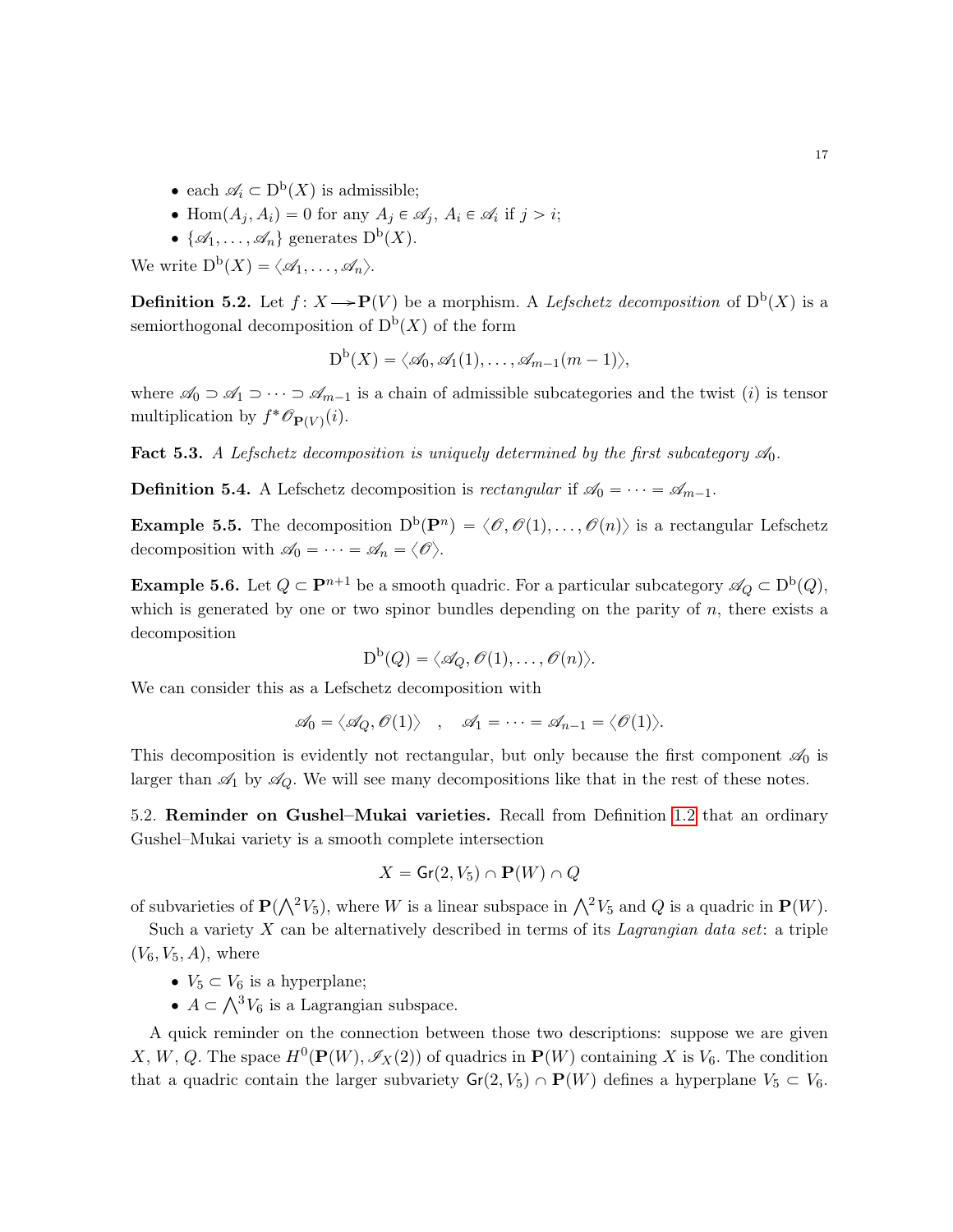The quadric  $Q \subset \mathbf{P}(W)$ , as an element of  $V_6$ , is by definition in the complement  $V_6 \setminus V_5$ . So we get a direct sum decomposition  $V_6 = V_5 \oplus \mathbb{C}Q$  as in [\(1.1\)](#page-2-3), which induces a decomposition

$$
\bigwedge^3 V_6 = \bigwedge^3 V_5 \oplus (\bigwedge^2 V_5 \otimes Q).
$$

In terms of Lagrangian data, the space on the left,  $\bigwedge^3 V_6$ , contains the subspace A. On the right side, the summand  $\bigwedge^2 V_5 \otimes Q$  has a subspace  $W \otimes Q$ . Those two subspaces are related as in [\(1.2\)](#page-2-4).

<span id="page-17-0"></span>5.3. Semiorthogonal decomposition for Gushel–Mukai manifolds. A lot is known about semiorthogonal decompositions of Grassmannians and their linear sections. We will need the following statement.

**Theorem 5.7.** Let U be the tautological subbundle on  $\mathsf{Gr}(2, V_5)$ . Denote by B the subcategory  $\langle \mathcal{O}, \mathcal{U}^{\vee} \rangle \subset D^{\rm b}(\mathsf{Gr}(2, V_5))$ . Then,

- $D^b(\mathsf{Gr}(2,5)) = \langle \mathcal{B}, \ldots, \mathcal{B}(4) \rangle$  is a rectangular Lefschetz decomposition;
- if  $i: M \longrightarrow$   $Gr(2, 5)$  is a smooth linear section of dimension  $N \geq 3$ , then i<sup>\*</sup> induces an embedding of  $\mathscr{B} \subset D^b(\mathsf{Gr}(2,5))$  into  $D^b(M)$ , and  $D^b(M) = \langle \mathscr{B}, \ldots, \mathscr{B}(N-2) \rangle$  is a rectangular Lefschetz decomposition.

Passing to a quadric section of  $\mathsf{Gr}(2,5) \cap \mathbf{P}(W)$  complicates things. Instead of a rectangular Lefschetz decomposition, we get a decomposition where the first component is more complicated than the others (compare with Example [5.6\)](#page-16-1).

**Theorem 5.8.** Let X be an ordinary Gushel–Mukai manifold of dimension  $n \geq 3$  and let  $\gamma: X \longrightarrow$  Gr(2, V<sub>5</sub>) be its Gushel map. Then  $\gamma^*$  induces an embedding of the subcategory  $\mathscr{B} \subset$  $D^b(\mathsf{Gr}(2, V_5))$  into  $D^b(X)$ , and there is a semiorthogonal decomposition

$$
D^{b}(X) = \langle \mathscr{A}_{X}, \mathscr{B}, \ldots, \mathscr{B}(n-3) \rangle,
$$

where  $\mathscr{A}_X$  is the right orthogonal of  $\langle \mathscr{B}, \ldots, \mathscr{B}(n-3)\rangle$ .

Roughly speaking, this result says that the most interesting part of the derived category  $D^b(X)$ is the subcategory  $\mathscr{A}_X$ , with the rest essentially "induced" from  $D^b(\mathsf{Gr}(2, V_5))$ .

**Definition 5.9.** The category  $\mathscr{A}_X$  is called the *Gushel–Mukai category* of X.

It turns out that for even-dimensional Gushel–Mukai manifolds, the Gushel–Mukai category behaves in many ways like the derived category of a K3 surface. In particular, it has a "Serre duality" functor that is the shift by 2, like in the K3 surface case.

**Definition 5.10.** A *Serre functor* of a (triangulated) category  $\mathscr{D}$  is an endofunctor  $S: \mathscr{D} \rightarrow \mathscr{D}$ with a natural isomorphism

$$
\operatorname{Hom}_{\mathscr{D}}(F,G) \xrightarrow{\sim} \operatorname{Hom}_{\mathscr{D}}(G,S(F))^{\vee}
$$

for each pair of objects  $F, G \in \mathcal{D}$ .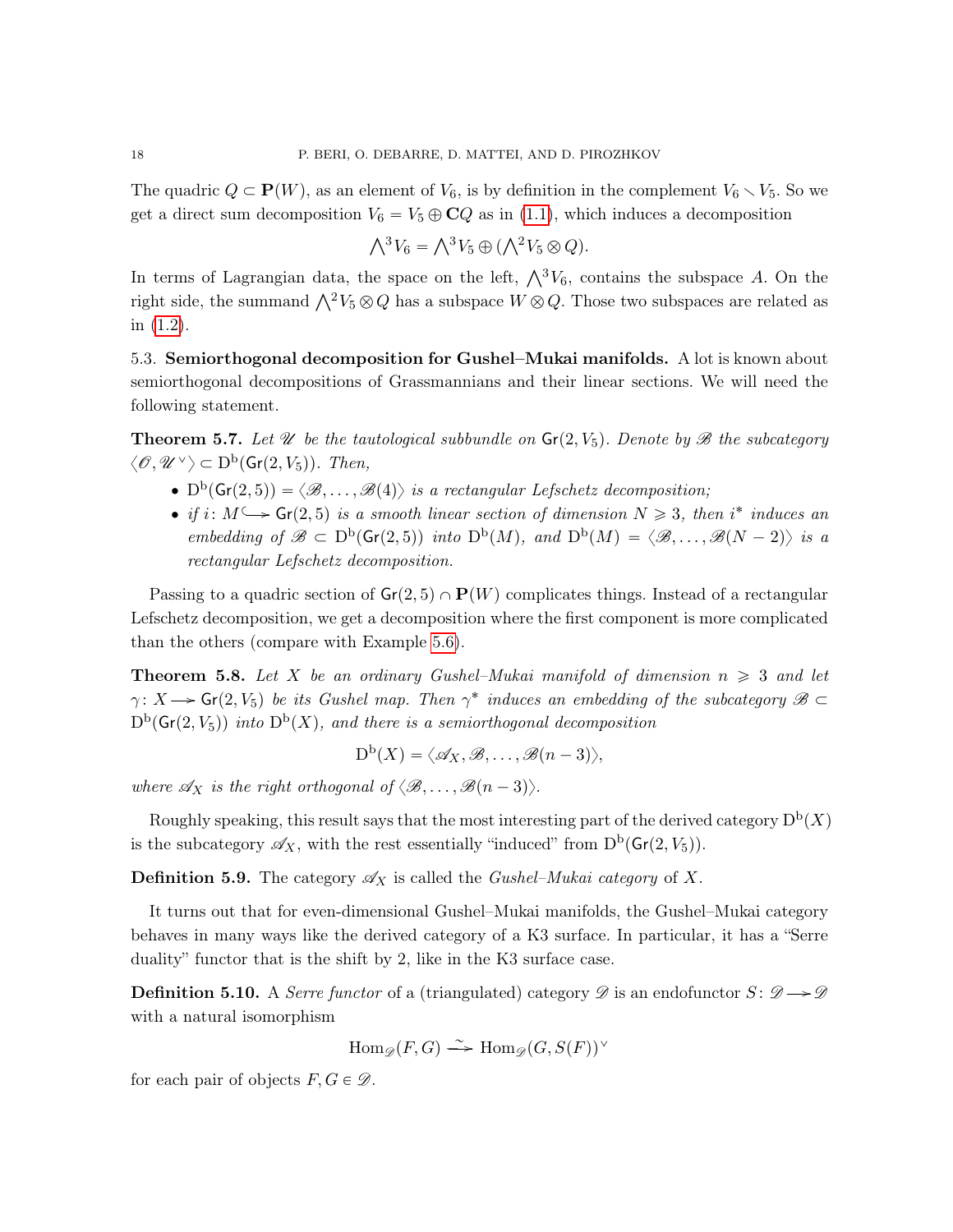A Serre functor is uniquely determined by this property, if it exists.

**Example 5.11.** For any smooth proper variety X, the category  $D^{b}(X)$  has a Serre functor given by Serre duality:

$$
S_{\mathrm{D}^{\mathrm{b}}(X)}(F)=F\otimes \omega_X[\dim(X)].
$$

In particular, for the derived category of a K3 surface, the Serre functor is just the shift  $[2]$ .

On each Gushel–Mukai category, the Serre functor exists and is given as follows.

**Theorem 5.12** ([\[KP1\]](#page-24-2)). Let  $X$  be a Gushel–Mukai manifold of dimension  $n$ .

- (1) If n is even,  $S_{\mathscr{A}_X} \simeq [2]$  ("noncommutative K3 surface").
- (2) If n is odd,  $S_{\mathscr{A}_X} \simeq \sigma \circ [2]$  for some nontrivial involution  $\sigma$  of  $\mathscr{A}_X$ . If X is a special Gushel–Mukai manifold,  $\sigma$  is induced from the double cover involution on X.

<span id="page-18-0"></span>5.4. Duality of Gushel–Mukai categories. The description of Gushel–Mukai manifolds in terms of Lagrangian data sets highlights some relations between different Gushel–Mukai manifolds.

<span id="page-18-3"></span>**Definition 5.13.** If X and  $X'$  are Gushel–Mukai manifolds such that for their Lagrangian data sets, there exist an isomorphism  $\varphi: V_6 \longrightarrow (V'_6)^{\vee}$  with  $\varphi(A) = (A')^{\perp}$ , then X and X' are called

- $\bullet$  dual if dim $(X) = \dim(X')$ ;
- generalized dual if  $\dim(X) \equiv \dim(X') \pmod{2}$ .

Duality between Gushel–Mukai manifolds has strong geometric implications.

<span id="page-18-2"></span>**Theorem 5.14** ([\[DK5\]](#page-24-3)). If X and X' are dual Gushel–Mukai manifolds of dimension  $\geq 3$ , they are birationally isomorphic.

Similarly, generalized duality implies a relation between Gushel–Mukai categories. This categorical generalization was obtained by Kuznetsov and Perry.

<span id="page-18-1"></span>**Theorem 5.15** ([\[KP2\]](#page-24-4)). If X and X' are generalized dual Gushel–Mukai manifolds, there is an equivalence of categories  $\mathscr{A}_X \xrightarrow{\sim} \mathscr{A}_{X'}$ .

This result is especially interesting because it concerns manifolds of possibly different dimensions. Studying derived categories of higher-dimensional manifolds is usually difficult, so any kind of a dimensional reduction can be useful.

In the remainder of the section, we will discuss the duality result Theorem [5.15](#page-18-1) and sketch a proof for some particular pairs of dual Gushel–Mukai manifolds.

**Remark 5.16.** The set of isomorphism classes of generalized duals to  $X$  is the quotient  ${\bf P}(V_6(X))/\text{PGL}(V_6)$ , with  $q \in {\bf P}(V_6(X))$  corresponding to a generalized dual of dimension  $5 - \dim(\ker(q))$ . From linear algebra considerations about possible dimensions of kernels, we see that the duality from Theorem [5.15](#page-18-1) predicts that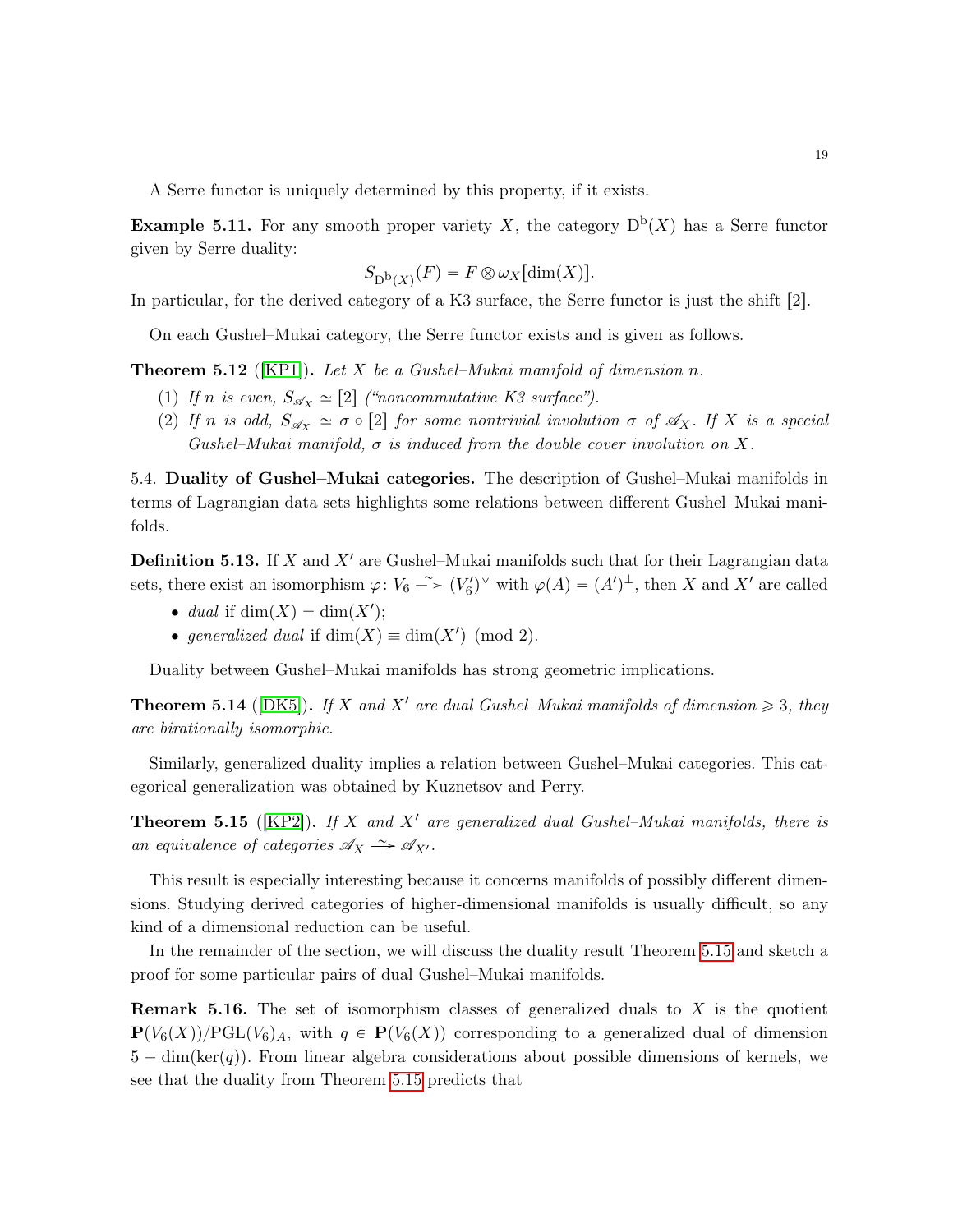- if  $\dim(X) = 6$ , the category  $\mathscr{A}_X$  is equivalent to the Gushel–Mukai category of a Gushel– Mukai fourfold;
- if  $\dim(X) = 5$ , the category  $\mathscr{A}_X$  is equivalent to the Gushel–Mukai category of a Gushel– Mukai threefold;
- if dim $(X) = 4$  and there exists  $q \in V_6$  with dim $(\ker(q)) = 3$ , the category  $\mathscr{A}_X$  is equivalent to the derived category of a K3 surface.

As a kind of a mix between Theorems [5.14](#page-18-2) and [5.15,](#page-18-1) there is the following conjecture.

**Conjecture 5.17.** If X is a rational Gushel–Mukai fourfold, the category  $\mathscr{A}_X$  is equivalent to the derived category of a K3 surface.

<span id="page-19-0"></span>5.5. Proof of duality for some Gushel–Mukai fourfolds. The proof of Theorem [5.15](#page-18-1) relies on the theory of homological projective duality (often abbreviated as HPD). This theory is being actively developed and the general proof in [\[KP2\]](#page-24-4) involves a powerful but quite abstract machinery. However, for a certain class of Gushel–Mukai fourfolds, the duality statement was proved earlier in [\[KP1\]](#page-24-2) using a less advanced version of HPD but relying more on the geometry of Gushel–Mukai manifolds. In this section, we will give a rough sketch of that argument. We start with a brief introduction to homological projective duality.

5.5.1. The role of homological projective duality. We begin with a couple of words about homological projective duality. This theory, introduced in [\[K1\]](#page-24-5) and later developed much further, is quite technical. A nice introduction can be found in  $[K2]$ . Instead of a rigorous formulation, we will give an imprecise version with lots of hand-waving. To apply the theory of HPD, we should know the following three pieces of information:

- (1) what does it mean for two varieties to be homologically projectively dual?
- (2) which examples are known?
- (3) most importantly, what does this condition imply about derived categories?

We will say something about those questions below.

Let  $X \subset \mathbf{P}(V)$  and  $Y \subset \mathbf{P}(V^{\vee})$  be varieties, both equipped with Lefschetz semiorthogonal decompositions. There is a definition of what it means for  $X$  and  $Y$  (with the specified semiorthogonal decompositions) to be *homologically projectively dual* to each other. Roughly speaking, it is a certain relation between the derived category of Y and the derived category of the universal hyperplane section of X. This condition happens to be symmetric in X and Y. We will not need the precise definition, since we only care about examples.

Specifically, we need only one example: homological projective duality for the Grassmannian  $Gr(2, 5)$ .

<span id="page-19-1"></span>**Theorem 5.18.** The Plücker embeddings  $Gr(2, V_5) \subset P(\bigwedge^2 V_5)$  and  $Gr(2, V_5^{\vee}) \subset P(\bigwedge^2 V_5^{\vee})$  are homologically projectively dual.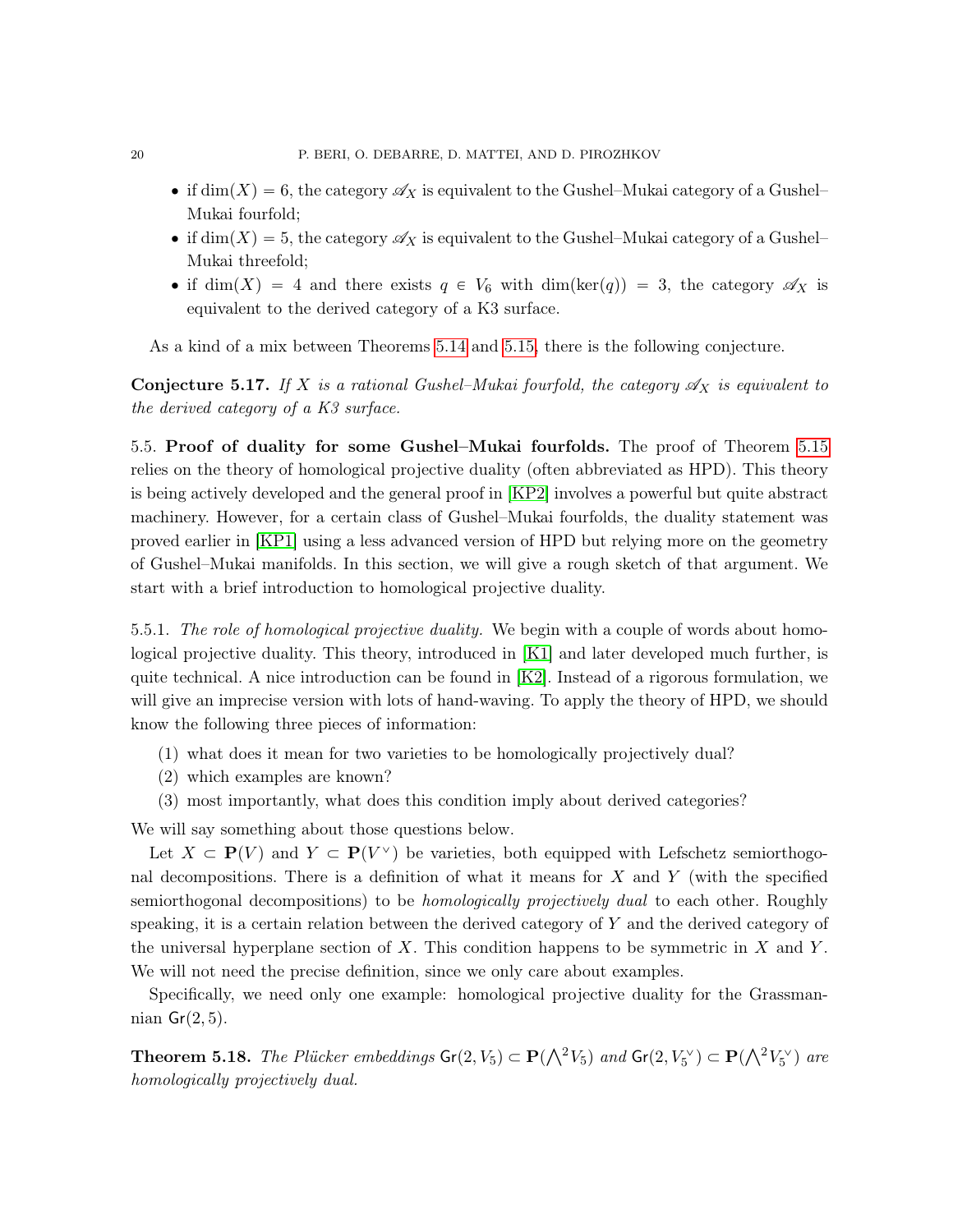The most important consequence of the homological projective duality between  $X \subset \mathbf{P}(V)$ and  $Y \subset \mathbf{P}(V^{\vee})$  is that for any linear subspace  $L \subset V$ , the derived categories of the linear sections  $X \cap L$  and  $Y \cap L^{\perp}$  have induced semiorthogonal decompositions with a common nontrivial component, where "nontrivial" means that it does not come from  $D^b(X)$  nor  $D^b(Y)$ , in a certain precise sense. Well, that is not quite true: the intersections  $X \cap L$  and  $Y \cap L^{\perp}$ should both be of the expected dimensions, and ideally also smooth, but we omit most technical conditions in this crude introduction. This even works in families: instead of a single linear section, we may consider the incidence variety for a family of linear sections, with the same conclusion.

<span id="page-20-0"></span>**Theorem 5.19** (Main theorem of HPD). Let  $X \subset \mathbf{P}(V)$  and  $Y \subset \mathbf{P}(V^{\vee})$  be homologically projectively dual varieties. Let  $\mathscr F$  be a family of linear subspaces of constant dimension in  $\mathbf P(V)$ parametrized by a smooth and proper variety B. Consider the family  $\mathscr{F}^{\perp}$  of their orthogonal complements considered as linear subspaces in  $P(V^{\vee})$ , parametrized by the same base B. Consider the incidence varieties

$$
X_{\mathscr{F}} := \{(x, b) \mid x \in X, b \in B, x \in \mathscr{F}_b\} \subset X \times B,
$$
  

$$
Y_{\mathscr{F}^{\perp}} := \{(y, b) \mid y \in Y, b \in B, y \in \mathscr{F}_b^{\perp}\} \subset Y \times B.
$$

Then there exist induced semiorthogonal decompositions of  $D^b(X_{\mathscr{F}})$  and  $D^b(Y_{\mathscr{F}^{\perp}})$  with components of two types:

- (1) pieces "induced" from  $D^b(B)$  and the Lefschetz decompositions of X and Y;
- (2) a nontrivial component  $\mathscr A$  that is the same for both  $D^b(X_{\mathscr F})$  and  $D^b(Y_{\mathscr F^{\perp}})$ .

Remark 5.20. Warning: we omit many necessary conditions on, for example, singularities of linear sections of  $X$ , expected dimensions for the intersections, etc. Besides, the words "pieces" induced from" in this statement have no mathematical meaning: the only sensible way to state the result precisely is to give an explicit description of the semiorthogonal decompositions, which we avoid.

In Theorem [5.15,](#page-18-1) we want to show that two different derived categories have a common component so, at least superficially, the main theorem of HPD seems to be useful in our situation! Unfortunately, it is not directly applicable since Gushel–Mukai manifolds are not (families of) linear sections of Grassmannians.

**Remark 5.21.** If  $L \subset V$  is a linear subspace,  $P(L) \subset P(V)$  is HPD to  $P(L^{\perp}) \subset P(V^{\vee})$ . Theorem [5.19](#page-20-0) above is a relation between the derived categories of  $X \cap \mathbf{P}(L)$  and  $Y \cap \mathbf{P}(L^{\perp})$ . In [\[KP2\]](#page-24-4), a much more general statement was proved: if  $X, X' \subset P(V)$  are HPD, respectively, to  $Y, Y' \subset \mathbf{P}(V^{\vee})$  then, under some assumptions, the derived categories  $D^{b}(X \cap X')$  and  $D^{b}(Y \cap Y')$  also have a common nontrivial component. Using this generalization, Kuznetsov and Perry proved Theorem [5.15](#page-18-1) using homological projective duality for  $Gr(2, 5)$  (Theorem [5.18\)](#page-19-1),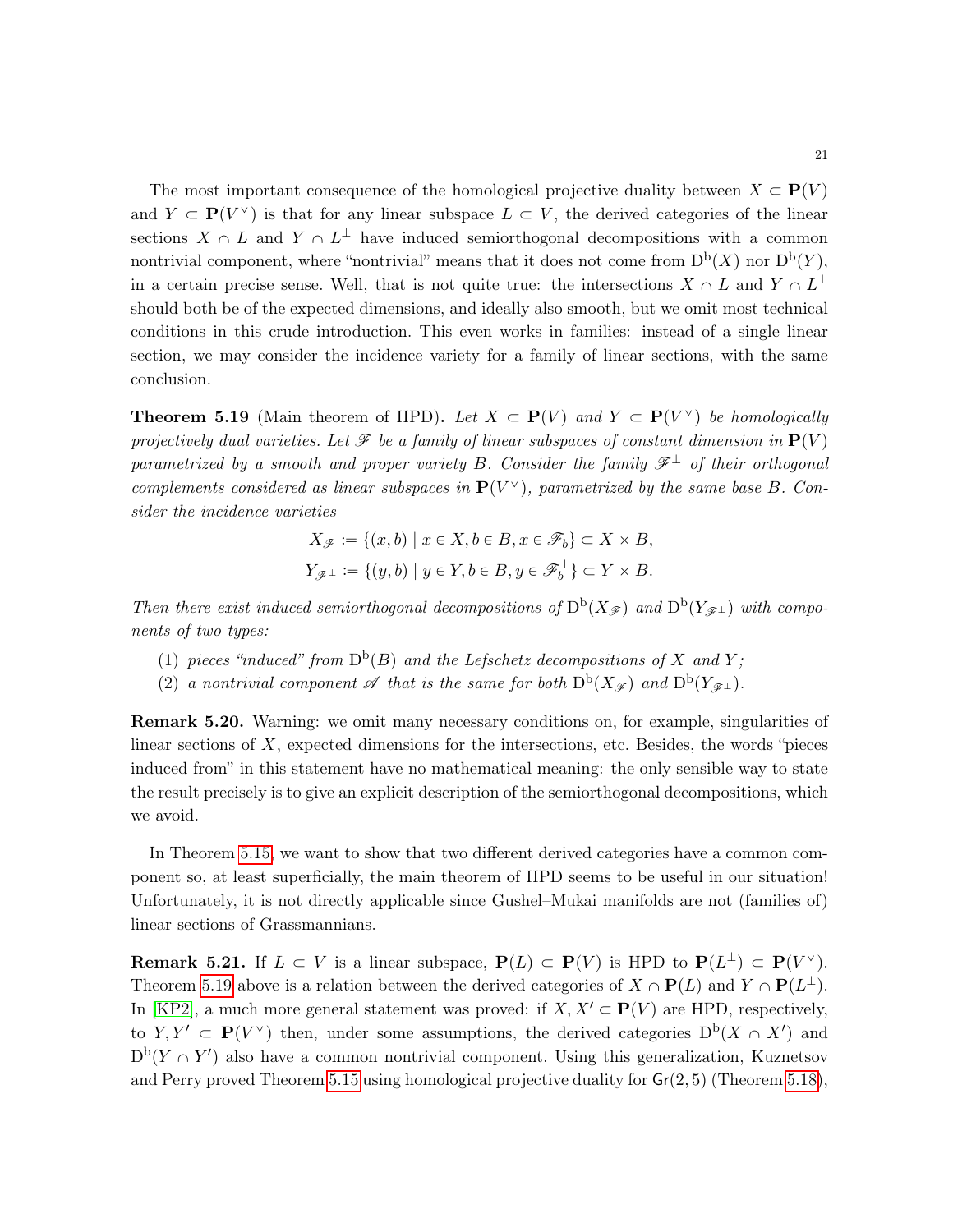for linear subspaces, and for quadrics, since Gushel–Mukai manifolds arise as intersections of those three. We will follow a different strategy.

5.5.2. Dual (generalized) Gushel–Mukai manifolds, geometrically. We recall the construction of (generalized) dual Gushel–Mukai manifolds. By Definition [5.13,](#page-18-3) starting from a Lagrangian data set  $(V_6, V_5, A)$ , we want to construct a triple  $(V'_6, V'_5, A')$  such that

$$
V_6' \simeq V_6^\vee \quad , \quad A' = A^\perp.
$$

We only need to choose a hyperplane  $V_5'$  in  $V_6^{\vee}$  to complete the picture. This is the same as a point in  $\mathbf{P}(V_6)$ , that is, a quadric in  $\mathbf{P}(W)$  containing the Gushel–Mukai manifold X. Thus, for any  $q \in \mathbf{P}(V_6) \setminus \mathbf{P}(V_5)$ , we define a dual Gushel–Mukai manifold  $X_q^{\vee}$  as the one corresponding to the Lagrangian data set  $(V_6^{\vee}, q^{\perp}, A^{\perp}).$ 

We can now state the theorem proved in [\[KP1\]](#page-24-2).

<span id="page-21-0"></span>**Theorem 5.22** ([\[KP1\]](#page-24-2)). Let X be an ordinary Gushel–Mukai fourfold. For any  $q \in \mathbf{P}(V_6)$  $\mathbf{P}(V_5)$  such that  $dim(ker(q)) = 3$ , if  $X_q^{\vee}$  is a smooth K3 surface, there exists an equivalence of categories  $\mathscr{A}_X \simeq D^{\mathrm{b}}(X_q^{\vee}).$ 

Remark 5.23. This is a special case of the duality of Theorem [5.15.](#page-18-1)

**Remark 5.24.** Not every Gushel–Mukai fourfold has a  $q$  as in the theorem. In fact, the set of Gushel–Mukai fourfolds for which such a  $q$  exists is a divisor in the moduli space: in the notation of Definition [2.1,](#page-5-3) such a q corresponds to a point of  $Y_A^3$ .

An important geometric observation is that if we consider  $q \in \mathbf{P}(V_6)$  as in the theorem as a quadric in  $\mathbf{P}(W)$  containing  $X \subset \mathbf{P}(W)$  then, since  $q \notin \mathbf{P}(V_5)$ , we have  $X = \mathsf{Gr}(2, 5) \cap \mathbf{P}(W) \cap \mathsf{Gr}(W)$  $\{q = 0\}$ . Building upon this observation, Debarre and Kuznetsov proved the following, even more explicit description.

<span id="page-21-1"></span>**Theorem 5.25** ( $[DK5]$ ). Let X and q be as in Theorem [5.22.](#page-21-0) There exists an isomorphism **Theorem 5.25** ([DK5]). Let X and q be as in Theorem 5.22. There exists an isomorphism<br> $V_5(X) \simeq V_5(X_q^{\vee})^{\vee}$  under which the embedding  $X_q^{\vee} \longrightarrow \mathbf{P}(\bigwedge^2 V_5(X_q^{\vee}))$  is identified with the intersection

$$
X_q^{\vee} = \mathsf{Gr}(2, V_5^{\vee}) \cap Q^{\vee},
$$

where  $Q^{\vee} \subset \mathbf{P}(\bigwedge^2 V_5^{\vee})$  is the projective dual to the subvariety  $\{q = 0\} \subset \mathbf{P}(\bigwedge^2 V_5)$ .

The last line needs clarification. Generally, the projective dual to a smooth subvariety of a projective space is the closure of the set of tangent hyperplanes to it, as a subvariety in the dual projective space. For example, for a smooth quadric hypersurface in some  $\mathbf{P}(V)$ , the projective dual variety in  $P(V^{\vee})$  is exactly the dual smooth quadric, that is, the one corresponding to the nondegenerate pairing on  $V^{\vee}$  induced by the pairing on V. In Theorem [5.22,](#page-21-0) instead of a the nondegenerate pairing on  $V$  finduced by the pairing on  $V$ . In Theorem 3.22, instead of a<br>smooth quadric hypersurface, we have a singular quadric defined only on a subspace  $W \subset \bigwedge^2 V_5$ . We will just use the following description as a definition.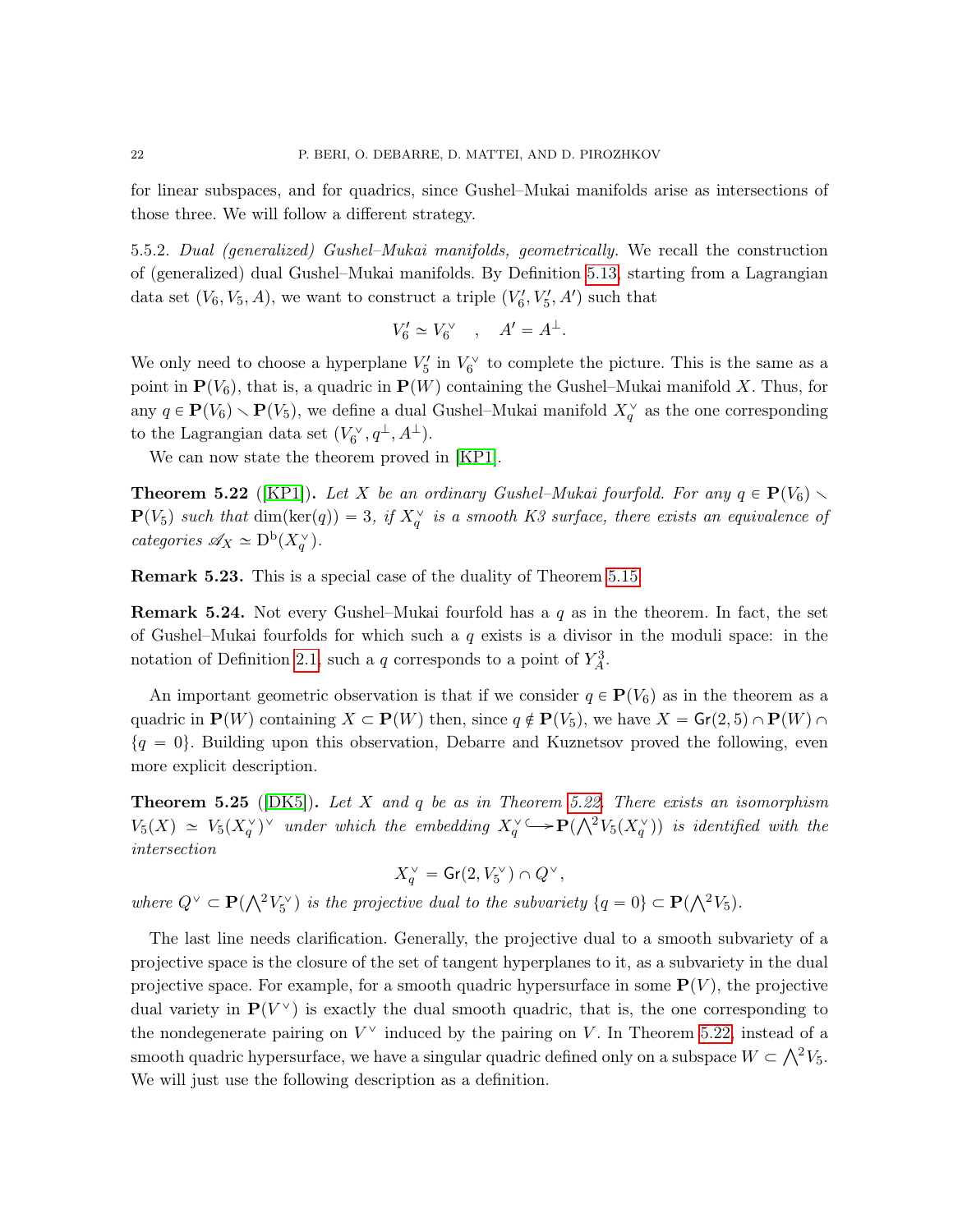<span id="page-22-0"></span>**Definition 5.26.** Let U be a vector space and let  $K \subset W \subset U$  be subspaces. Let q be a quadratic form on W such that  $K = \text{ker}(q)$ . Denote by  $Q \subset \mathbf{P}(U)$  the image of the quadric  $\{q = 0\} \subset \mathbf{P}(W)$  under the linear embedding. Then Q is a cone in  $\mathbf{P}(W)$  over a smooth quadric  $\overline{Q}$  in the quotient space  $W/K$ , with vertex  $P(K)$ . Consider the dual chain

$$
0 \subset W^{\perp} \subset K^{\perp} \subset U^{\vee}
$$

of vector spaces. Let  $\bar{Q}^{\vee}$  be the smooth quadric in the quotient  $K^{\perp}/W^{\perp} \simeq (W/K)^{\vee}$  dual to  $\overline{Q}$ . Let  $Q^{\vee}$  be the cone in  $\mathbf{P}(K^{\perp})$  over the quadric  $\overline{Q}^{\vee}$  in the quotient space  $K^{\perp}/W^{\perp}$ , with vertex  $\mathbf{P}(W^{\perp})$ . Then  $Q \subset \mathbf{P}(U)$  and  $Q^{\vee} \subset \mathbf{P}(U^{\vee})$  are projectively dual subvarieties.

Remark 5.27. The proof of this description is basically an exercise in linear algebra. For example, here is why the dual subvariety should lie in  $P(K^{\perp}) \subset P(U^{\vee})$ . Consider a hyperplane  $H \subset \mathbf{P}(U)$  that passes through some smooth point  $p \in Q$  and contains the tangent space to Q at p. Since Q is a cone with vertex  $P(K) \subset P(U)$ , we see that H necessarily contains the subspace  $\mathbf{P}(K)$ . Thus H as a point in  $\mathbf{P}(U^{\vee})$  lies in the subspace  $\mathbf{P}(K^{\perp})$ .

5.5.3. Combining HPD and geometry. In Theorem [5.22,](#page-21-0) we start with an ordinary Gushel– Mukai fourfold X. It is an intersection  $\mathsf{Gr}(2, V_5) \cap \mathbf{P}(W) \cap Q$  for some (singular) quadric  $Q \subset$  $P(W)$ . The key idea in the proof is to associate with the quadric Q the family of maximal isotropic linear subspaces on it. Then, instead of  $X$ , we consider the incidence variety

$$
\widetilde{X} = \{(x, I) \mid x \in X, I \subset Q \subset \mathbf{P}(W) \text{ maximal isotropic subspace}\}.
$$

More precisely, maximal isotropic subspaces on Q form two families, both parametrized by  $\mathbf{P}^3$ , and we pick only subspaces from one of the families.

The variety  $\widetilde{X}$  comes with two projections. The first one,  $\pi_X : \widetilde{X} \longrightarrow X$ , forgets the subspace I. Each point on X lies on a  $\mathbf{P}^1$ -family of maximal isotropic subspaces on Q. Thus the morphism  $\pi_X$ is a  $\mathbf{P}^1$ -fibration. The second map,  $p_X \colon \widetilde{X} \to \mathbf{P}^3$ , where  $\mathbf{P}^3$  is the base of the chosen family of maximal isotropic subspaces, forgets the point x. The fiber over a point  $I \in \mathbf{P}^3$  is exactly the intersection  $X \cap I$ , but since  $I \subset Q$ , this may be directly described as  $\mathsf{Gr}(2, V_5) \cap \mathbf{P}(W) \cap I$ , so this is a linear section of the Grassmannian  $Gr(2, 5)$ .

Denote by Y the dual variety  $X_q^{\vee} = \mathsf{Gr}(2, V_5^{\vee}) \cap Q^{\vee}$  from Theorem [5.25.](#page-21-1) Using the explicit description of  $Q^{\vee}$  in Definition [5.26,](#page-22-0) we see that  $Q^{\vee}$  also has two families of maximal isotropic description of Q<sup>-</sup> in Definition 5.20, we see that Q<sup>-</sup> also has two families of maximal isotropic<br>subspaces, and, moreover, if  $I \subset \bigwedge^2 V_5$  is a maximal isotropic subspace on Q, then  $I^{\perp} \subset \bigwedge^2 V_5^{\vee}$ is a maximal isotropic subspace on  $Q^{\vee}$ .

Thus we can construct  $\tilde{Y}$  analogously to  $\tilde{X}$ , as an incidence variety of maximal isotropic subspaces on  $Q^{\vee}$ , and we have maps

$$
\mathbf{P}(\bigwedge^2 V_5) \times \mathbf{P}^3 \supset \widetilde{X} \xrightarrow{p_X} \mathbf{P}^3 \xleftarrow{p_Y} \widetilde{Y} \subset \mathbf{P}(\bigwedge^2 V_5^{\vee}) \times \mathbf{P}^3.
$$

As mentioned above, both  $p<sub>X</sub>$  and  $p<sub>Y</sub>$  are families of linear sections of the Grassmannian  $Gr(2, 5)$ ; As mentioned above, both  $p_X$  and  $p_Y$  are families of linear sections of the Grassmannian  $\mathbf{G}(\mathsf{Z}, 3)$ ;<br>moreover, when considered as families of linear subspaces of  $\mathbf{P}(\bigwedge^2 V_5)$  and  $\mathbf{P}(\bigwedge^2 V_5^{\vee})$ , the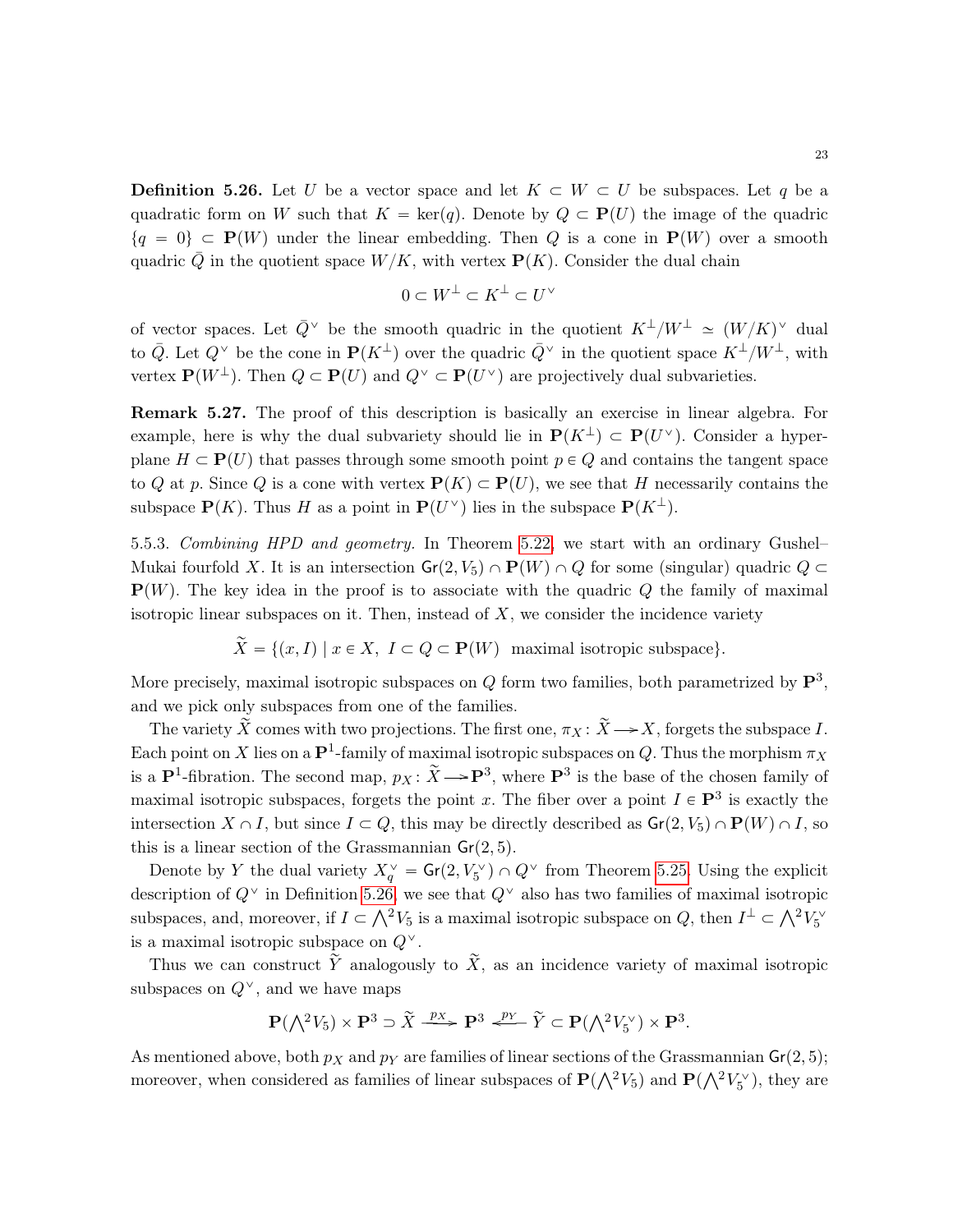orthogonal subspaces. This is exactly the situation where we can apply the main theorem of HPD (Theorem [5.19\)](#page-20-0)!

So we finally get relations between the derived categories  $D^b(\tilde{X})$  and  $D^b(\tilde{Y})$ . This is not quite what we wanted, but now we can gradually improve the things we know.

- From Theorem [5.19,](#page-20-0) we know that  $D^b(\tilde{X})$  and  $D^b(\tilde{Y})$  have a common interesting subcategory; let us call it  $\widetilde{\mathscr{A}}$ .
- Since  $\tilde{X}$  is a  $\mathbf{P}^1$ -family over X, the pullback  $\pi_X^*: D^b(X) \longrightarrow D^b(\tilde{X})$  is an embedding of categories. In particular, if  $\mathscr{A}_X \subset D^b(X)$  is the Gushel–Mukai category of X, we can consider  $\pi_X^*(\mathscr{A}_X)$  as a subcategory of  $D^{\mathsf{b}}(\widetilde{X})$ .
- Similarly,  $\overline{D}^{\rm b}(Y)$  embeds into  $\overline{D}^{\rm b}(\widetilde{Y})$  since  $\pi_Y : \widetilde{Y} \longrightarrow Y$  is also a  $\mathbf{P}^1$ -family.
- Thus, in  $D^b(\tilde{X})$ , we have two subcategories:  $\widetilde{\mathscr{A}}$  from the main theorem of HPD, and  $\pi_X^*(\mathscr{A}_X)$  arising from a Gushel–Mukai category of  $X.$  In fact, both of those subcategories are components in some (explicit) semiorthogonal decompositions. After performing a complicated sequence of mutations (certain procedures that transform a semiorthogonal decomposition into another one) of those two semiorthogonal decompositions of  $D^{\tilde{b}}(\tilde{X})$ , one can deduce that the subcategories  $\widetilde{\mathscr{A}}$  and  $\pi_X^*(\mathscr{A}_X)$  are equivalent by "lining them up" inside  $D^{\mathrm{b}}(\widetilde{X})$ .
- Similarly, in  $D^b(\tilde{Y})$ , we have two subcategories:  $\widetilde{\mathscr{A}}$  from the main theorem of HPD, and a copy of  $D^b(Y)$  pulled back along  $\pi_Y$ . Similarly, after a sequence of mutations of semiorthogonal decompositions of  $D^b(\tilde{Y})$ , one can deduce that  $\widetilde{\mathscr{A}}$  is equivalent to  $\mathrm{D}^{\mathrm{b}}(Y).$
- Thus eventually we get  $\mathscr{A}_X \simeq \pi_X^*(\mathscr{A}_X) \simeq \widetilde{\mathscr{A}} \simeq D^{\mathrm{b}}(Y)$ , as claimed in Theorem [5.22.](#page-21-0) QED!

The most complicated part of this procedure is figuring out a way to compare two subcategories,  $\widetilde{A}$  and  $\pi_X^*(\mathscr{A}_X)$ , of  $D^b(\widetilde{X})$ . This requires a large amount of computations (of Hom between objects in derived categories).

#### **REFERENCES**

- [B] Beauville, A., Variétés de Prym et jacobiennes intermédiaires, Ann. Sci. École Norm. Sup. 10 (1977), 309–391.
- [BD] A. Beauville, A., Debarre, O., Sur le problème de Schottky pour les variétés de Prym, Ann. Sc. Norm. Sup. Pisa. 14 (1987), 613–623.
- [D] Debarre, O., Gushel–Mukai manifolds, survey arXiv:2001.03485.
- [DIM] Debarre, O., Iliev, A., Manivel, L., On nodal prime Fano threefolds of degree 10, Sci. China Math. 54 (2011), 1591–1609.
- <span id="page-23-0"></span>[DK1] Debarre, O., A. Kuznetsov, A., Gushel–Mukai varieties: linear spaces and periods, Kyoto J. Math. 59 (2019), 857–953.
- <span id="page-23-2"></span>[DK2] Debarre, O., A. Kuznetsov, A., Double covers of quadratic degeneracy and Lagrangian intersection loci, Math. Ann. 378 (2020), 1435–1469.
- <span id="page-23-1"></span>[DK3] Debarre, O., Kuznetsov, A., Gushel–Mukai varieties: moduli, Internat. J. Math. 31 (2020), 2050013.